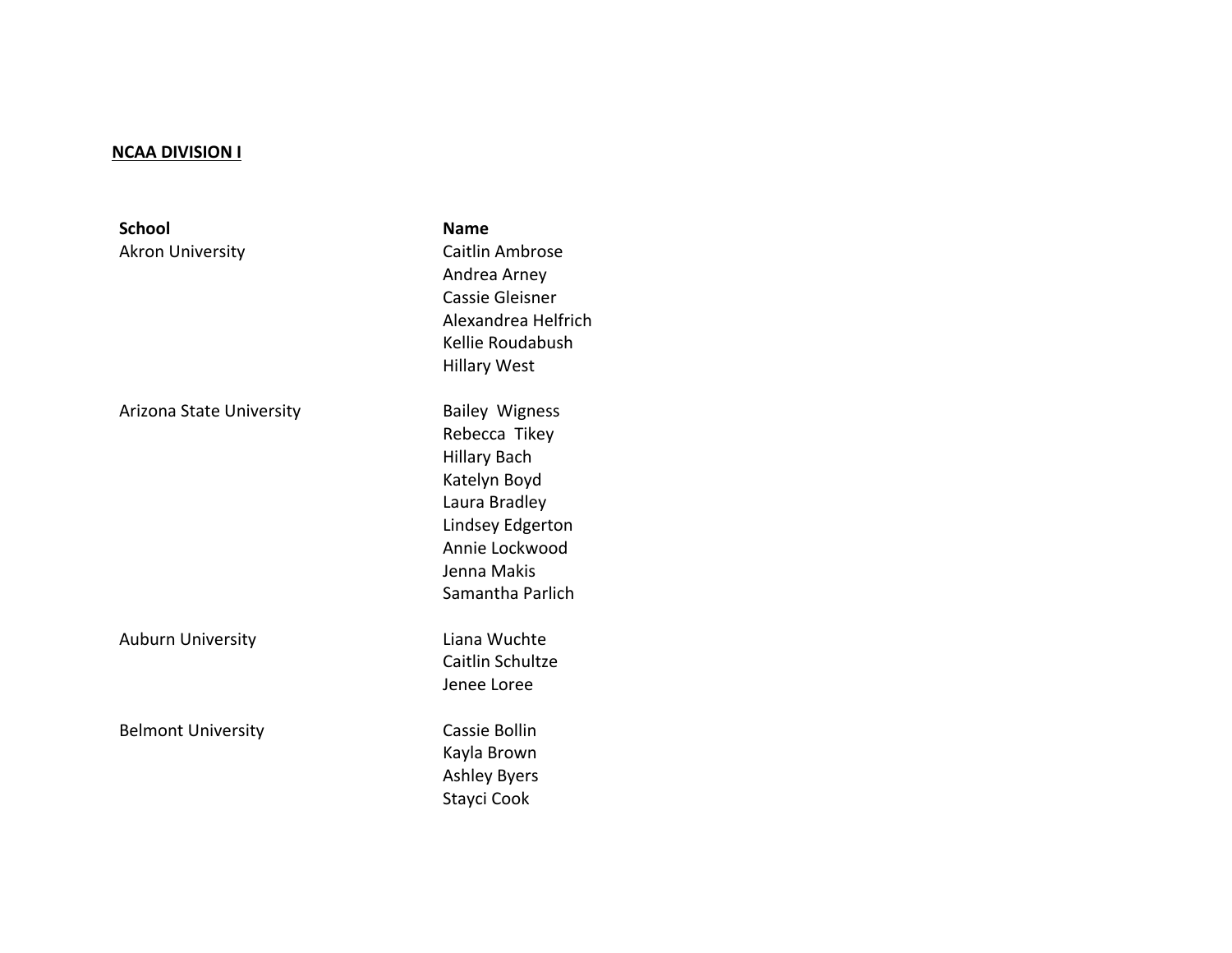|                               | Kirbie Ferrell<br>Hannah Irwin<br><b>MJ Lawson</b><br>Devon Schmidt<br>Mia Vierra                                                                                                        |
|-------------------------------|------------------------------------------------------------------------------------------------------------------------------------------------------------------------------------------|
| <b>Binghamton University</b>  | <b>Briana Andrews</b><br>Jessica Bump<br><b>Colleen Dougherty</b><br>Kristen Emerling<br>Chelsea Horne<br>Shannon Kane<br>Mikala King<br>Jessica Phillips<br>Kate Price<br>Meghan Tucker |
| <b>Boise State University</b> | <b>Ashley Collier</b><br>Kathryn Engelbrecht<br>Megan Harvey<br>Jordan Kreiger<br>Mackenzie Whyte<br>Aubray Zell                                                                         |
| <b>Boston University</b>      | Erica Casacci<br>Jayme Mask<br><b>Emily Roesch</b><br>Melanie Delgado                                                                                                                    |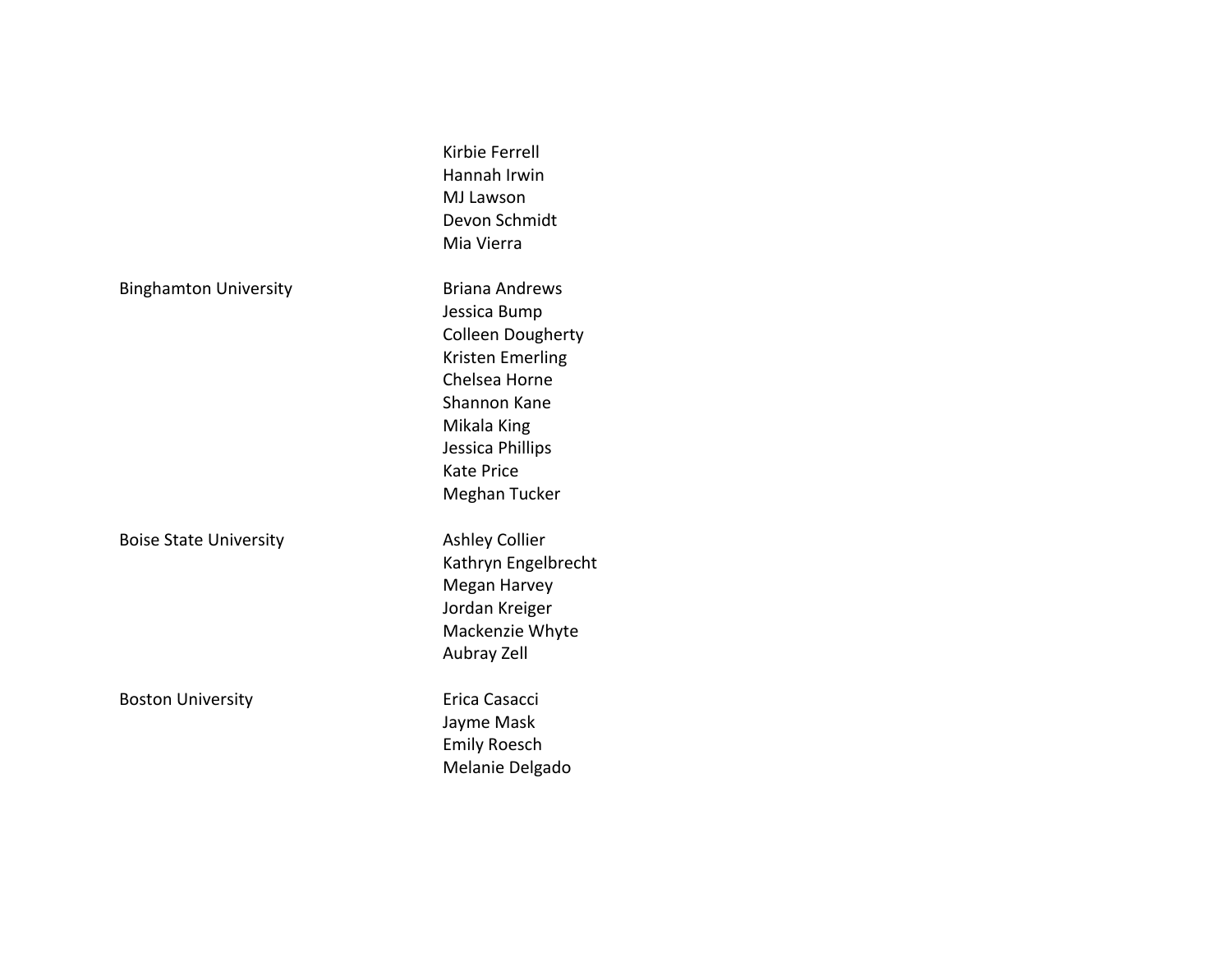| <b>Bowling Green State University</b> | Andrea Arney<br>Paige Berger<br><b>Courtney Cox</b><br>Shelby Fink<br>Hannah Fulk<br>Chloe Giordano<br><b>Erin Greenwalt</b><br>Paris Imholz<br><b>Emily McClelland</b><br>jessica Odell<br><b>Rachel Preohl</b><br>Melissa West |
|---------------------------------------|----------------------------------------------------------------------------------------------------------------------------------------------------------------------------------------------------------------------------------|
| <b>Bradley University</b>             | <b>Bailiegh Basham</b><br><b>Mariah Cole</b><br>Amanda<br>DeMeulenaere<br>Brianne Joseph<br>Shannon King<br><b>Alison Kresl</b><br>Madeline Lynch-<br>Crumrine<br>Jacqueline Roth<br>Julie Sherman<br><b>Heather Terry</b>       |
| <b>Bryant University</b>              | <b>Taylor Bell</b><br>Laura Bowen<br>Kristen Carter                                                                                                                                                                              |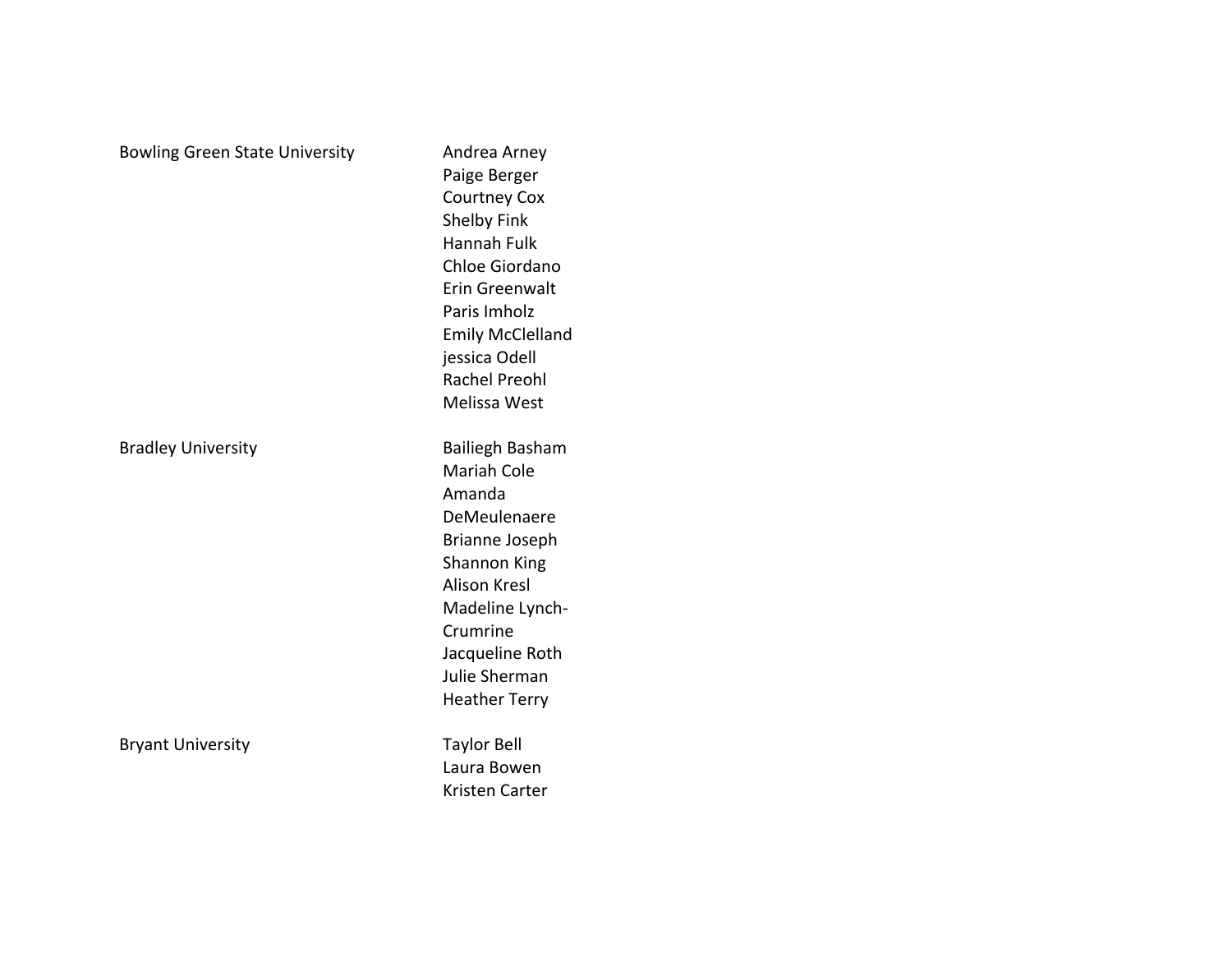|                                         | Christina Eringis<br>Jennifer Jacob<br><b>Aubrey Mable</b><br>Kate Murray<br>Talia Zizza                                                                                                          |
|-----------------------------------------|---------------------------------------------------------------------------------------------------------------------------------------------------------------------------------------------------|
| California Polytechnic State University | Jillian Andersen<br>Mariah Cochiolo<br>Ashley Romano<br><b>Chloe Wurst</b>                                                                                                                        |
| <b>Canisius College</b>                 | Lauryn Chris<br>Jen Consaul<br>Michelle DelPrince<br><b>Elizabeth Gatto</b><br>Kaitlin Lancellotti<br><b>Caroline Main</b><br>Valorie Nappo                                                       |
| <b>Central Michigan University</b>      | Molly Coldren<br><b>Brogan Darwin</b><br><b>Kara Dornbos</b><br><b>Ashley Gilson</b><br>Trisha Graham<br>Karly Hansen<br><b>Rachel Hensel</b><br>Summer Knoop<br>Kristen Kuhlman<br>Macy Merchant |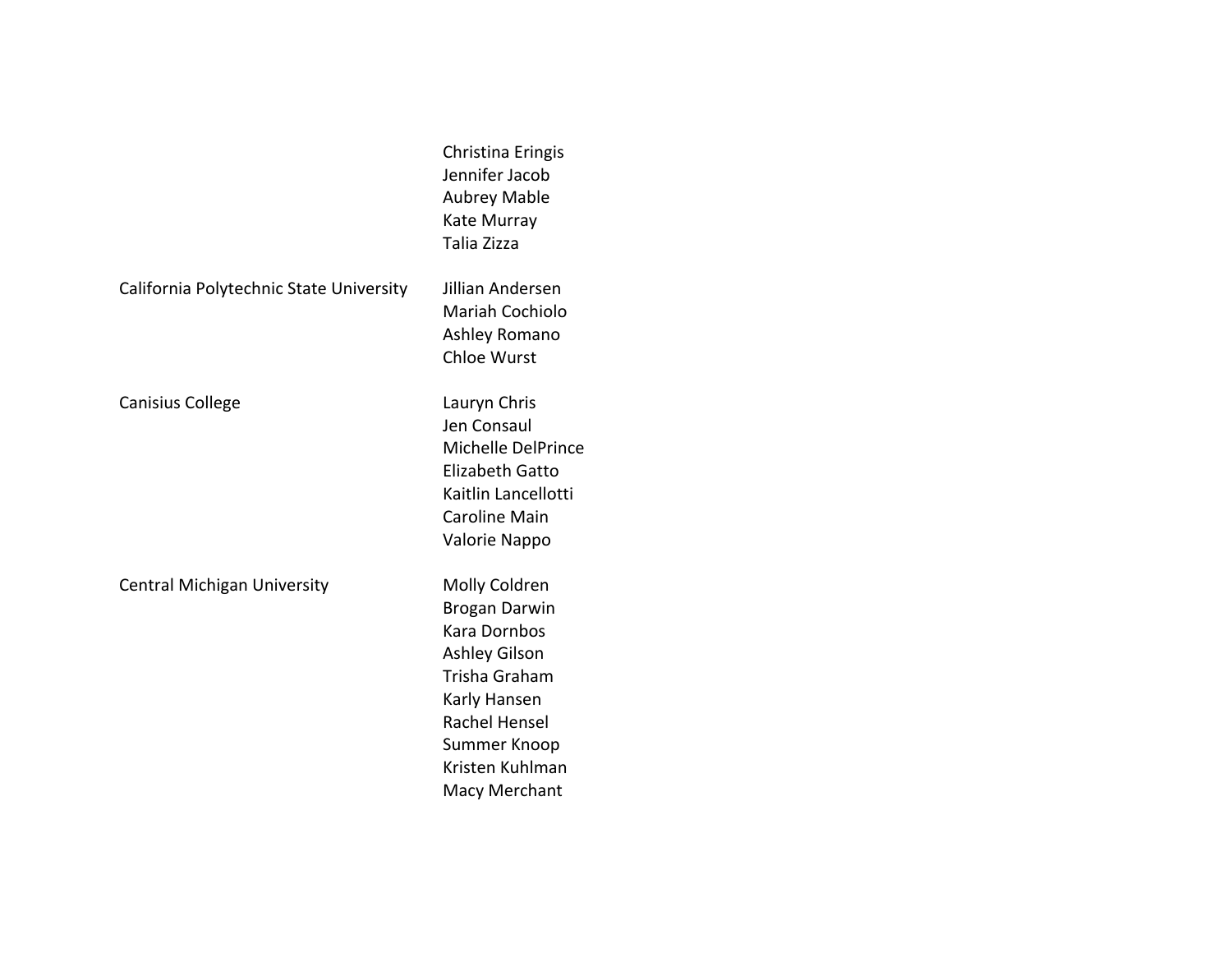|                                    | Lauren Smith          |  |
|------------------------------------|-----------------------|--|
|                                    | Carolann Sexauer      |  |
|                                    | Chelsea Sundberg      |  |
|                                    | Raechel Zahrn         |  |
|                                    |                       |  |
| <b>Coastal Carolina University</b> | Tamara Hawkins        |  |
|                                    | Paige Lloyd           |  |
|                                    | Sarah Maples          |  |
|                                    | Chelsea Pineda        |  |
|                                    | Kiana Quolas          |  |
|                                    |                       |  |
| College of Charleston              | Chloe Fletcher        |  |
|                                    | Elizabeth Vaughn      |  |
|                                    | <b>Courtney Clark</b> |  |
|                                    |                       |  |
| <b>Cornell University</b>          | Katie Watts           |  |
|                                    | Christina Villalon    |  |
|                                    | Jenna Stoller         |  |
|                                    | Lauren Marx           |  |
|                                    | Erin Keene            |  |
|                                    | Erica Gaeta           |  |
|                                    | Samantha Creamer      |  |
|                                    |                       |  |
| Dartmouth College                  | <b>Hillary Barker</b> |  |
|                                    | Molly Khalil          |  |
|                                    | Noelle Ramirez        |  |
|                                    |                       |  |
|                                    | Alex St. Romain       |  |
| Drake University                   | Sarah Ryan            |  |
|                                    |                       |  |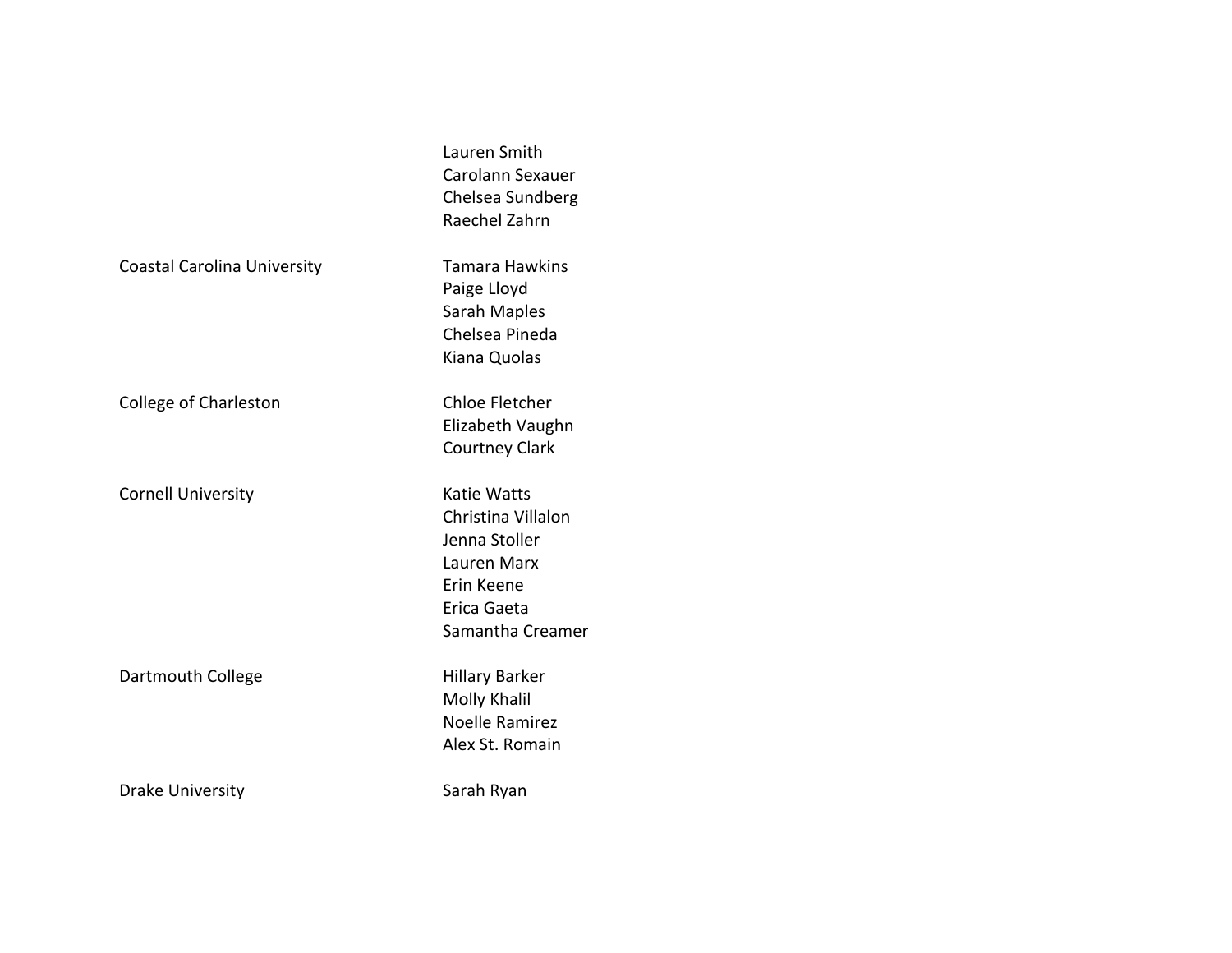|                                    | <b>Torey Craddock</b><br>Rose Magaddino<br>Macie Silliman<br>Jaimie Duffek<br>Samantha West<br>Amy Pierce<br>Lindsey Vande Wall<br>Zeah Peterson<br>Rebekah Schmidt                       |
|------------------------------------|-------------------------------------------------------------------------------------------------------------------------------------------------------------------------------------------|
| East Tennessee State University    | Jackie Baird<br>Amy Campbell<br>Marlina Delisa<br><b>Whitley Hensley</b><br>Casey Horner<br>Sam Lower<br><b>Annie Martin</b><br><b>Shelby Morris</b><br>Lily Robins                       |
| <b>Eastern Illinois University</b> | <b>Ashley Anderton</b><br>Morgan Biel<br>Amanda Bilina<br><b>Hannah Cole</b><br>Melinda Jackson<br>Stephanie Maday<br><b>Bailey O'dell</b><br><b>Brooke Owens</b><br><b>Hayley Pieper</b> |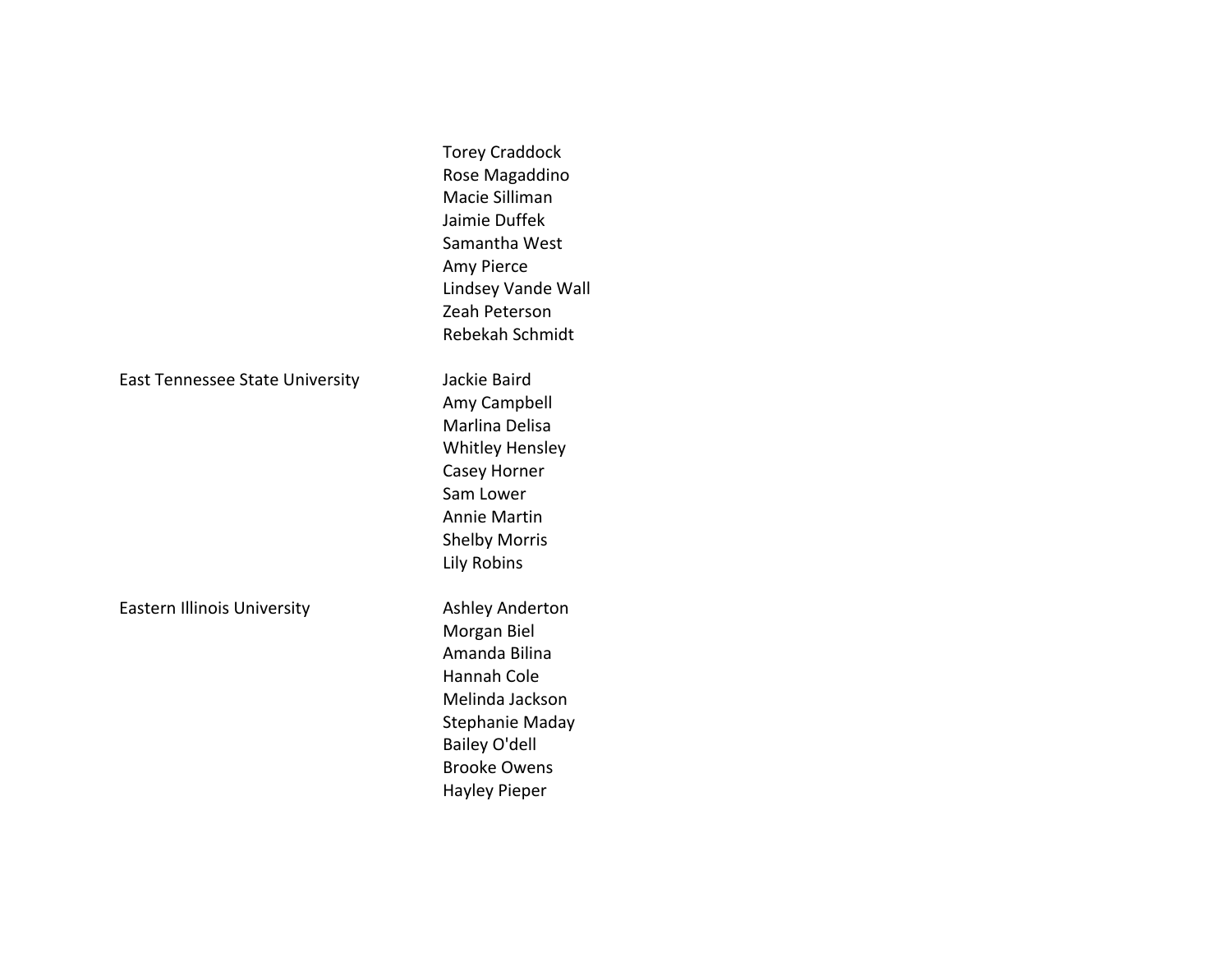|                                  | Jennifer Saucier<br>Maria Sorrentino<br>Abby Wood                                                                                                                            |
|----------------------------------|------------------------------------------------------------------------------------------------------------------------------------------------------------------------------|
| Eastern Michigan University      | Kathryn Blaharski<br>Nellie Coquillard<br>Sarah Gerber<br>Amanda Herron<br>Jenna Ignowski<br><b>Courtney Nicholson</b><br>Lindsey Rich<br>Jessica Richards<br>Amanda Stanton |
| <b>Fairfield University</b>      | Lauren Liseth                                                                                                                                                                |
| Florida A&M University           | Jennifer Lindsey<br><b>Whitney Robinson</b><br>Ashanti Shepherd<br><b>Traterica Gainer</b>                                                                                   |
| Florida International University | Jennifer Gniadek<br><b>Rachel Slowik</b>                                                                                                                                     |
| <b>Florida State University</b>  | Tiffani Brown<br><b>Kelly Hensley</b><br>Erika Hoffner<br>Jessica Nori                                                                                                       |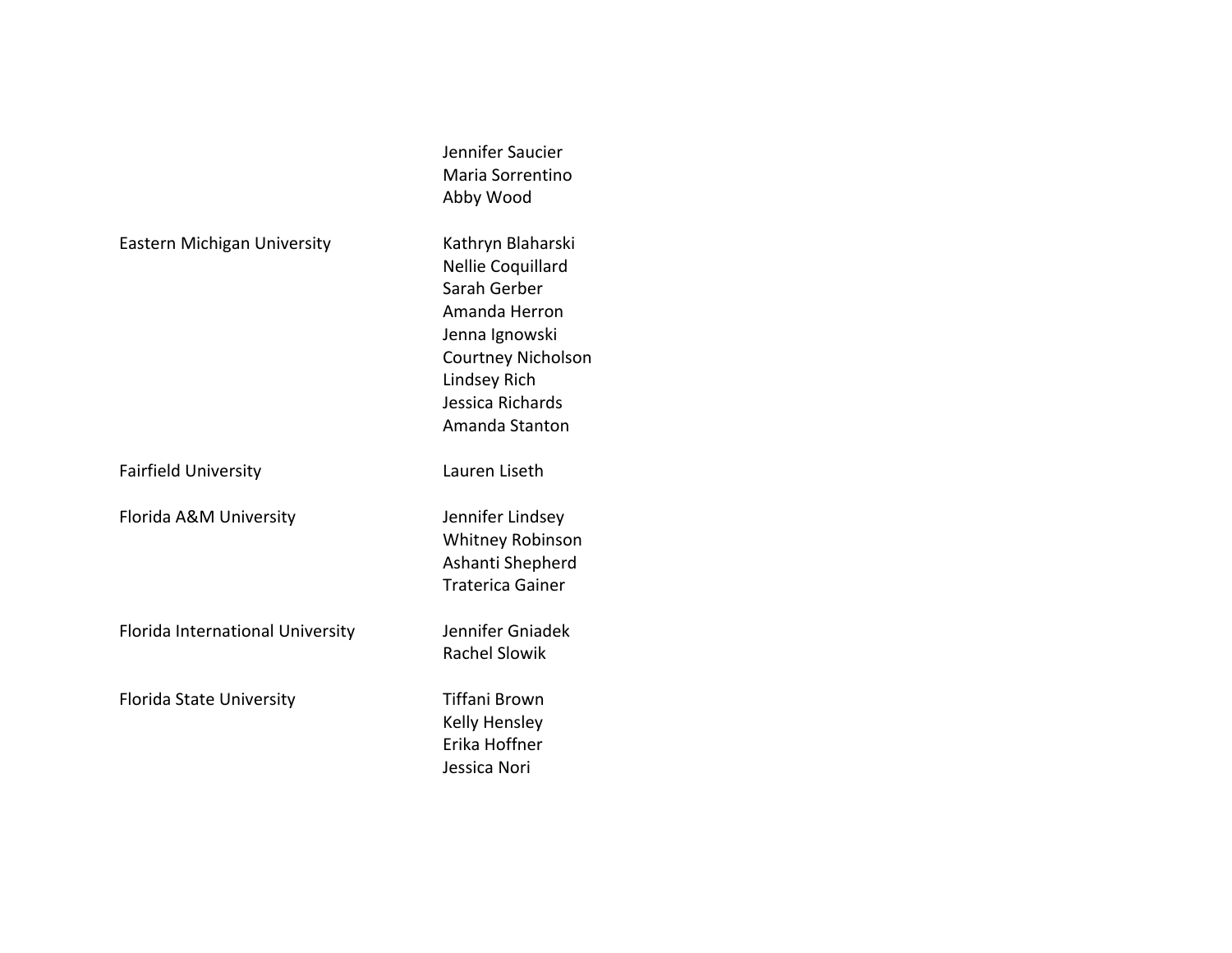| Gardner-Webb University         | Cindy Boomhower<br>Savannah Burns<br>Amanda Gomes<br><b>Elizabeth Williams</b><br>Jane Savage                                                                                                                       |
|---------------------------------|---------------------------------------------------------------------------------------------------------------------------------------------------------------------------------------------------------------------|
| Georgetown University           | <b>Mackensey Carter</b><br>Elyse Graziano<br>Jordan Hansen<br><b>Taylor Koenig</b><br>Cara Savarese                                                                                                                 |
| Georgia Institute of Technology | Lindsey Anderson<br><b>Shannon Bear</b><br>Karly Fullem<br>Alysha Rudnik                                                                                                                                            |
| Georgia Southern University     | Lexi Allen<br>Jorie Walker<br>Mackenzie<br>Williams<br>Hanna Ennis<br><b>Breigh Findlay</b><br><b>Emerie Germ</b><br>Alexa Lewia<br><b>Tyler Sampson</b><br><b>Brooke Red</b><br>Gabrielle Story<br>Andrea Tarashuk |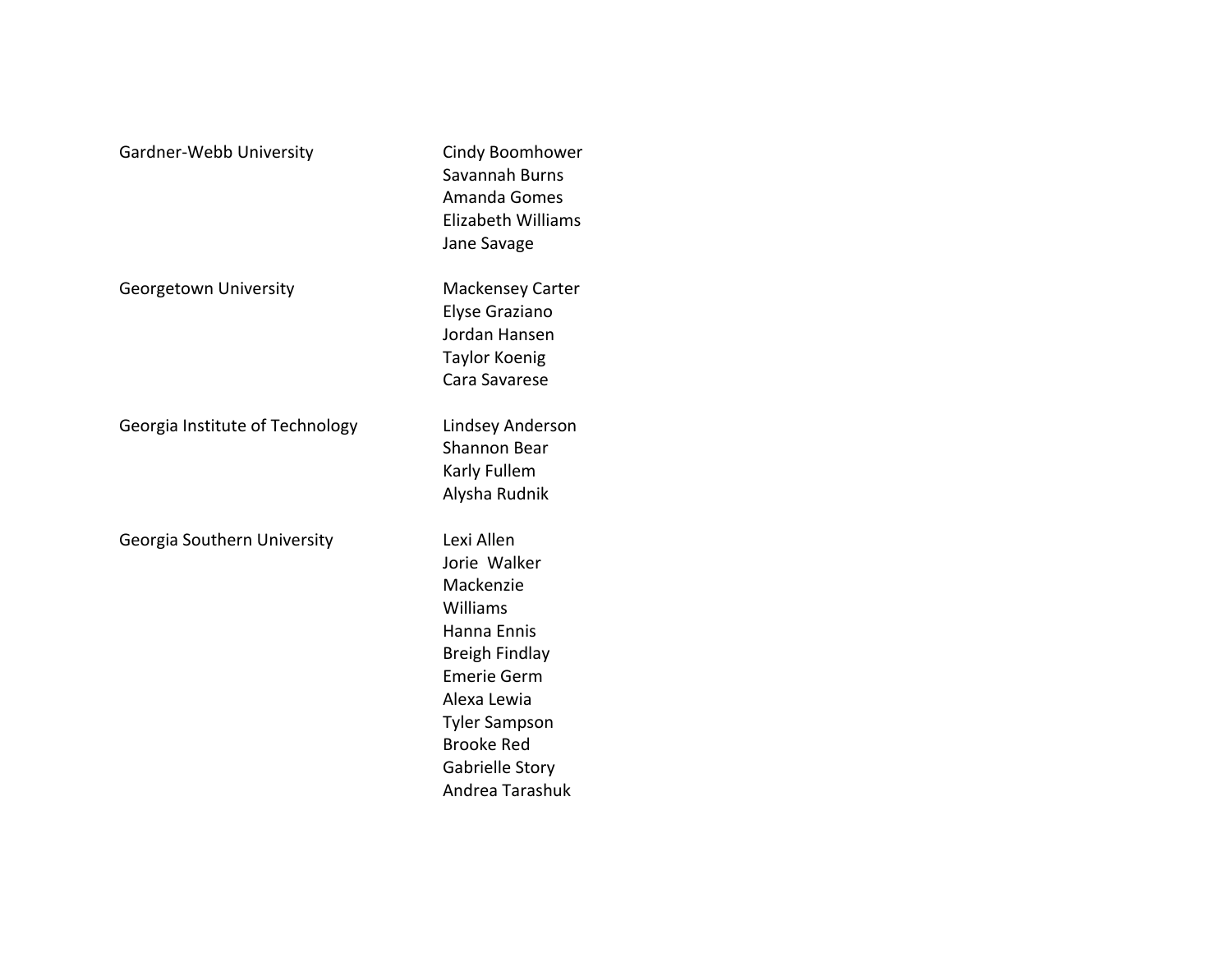|                           | Marla Thompson                                                                                                                                                                                                                       |
|---------------------------|--------------------------------------------------------------------------------------------------------------------------------------------------------------------------------------------------------------------------------------|
| Georgia State University  | <b>Callie Alford</b><br><b>Emily Althafer</b><br>Cassie Boese<br><b>Ashley Christy</b><br>Megan Kallatsa<br><b>Audrey Mason</b><br>Shannyn Palazzo<br>Christina Reed<br><b>Taylor Scarpantonio</b><br>Chelsea Sparks<br>Alana Thomas |
|                           | <b>Emily Whitaker</b><br><b>Carrie Williams</b>                                                                                                                                                                                      |
| <b>Hampton University</b> | <b>Shine Huwe</b><br><b>Margaret Wilkins</b>                                                                                                                                                                                         |
| <b>Harvard University</b> | Jane Alexander<br>Rachel Brown<br>Andrea Del<br>Jessica Ferri<br>Katherine Lantz<br>Olivia Piccione<br>Stephanie Regan<br>Eve Rosenbaum<br>Kassy Shiotani                                                                            |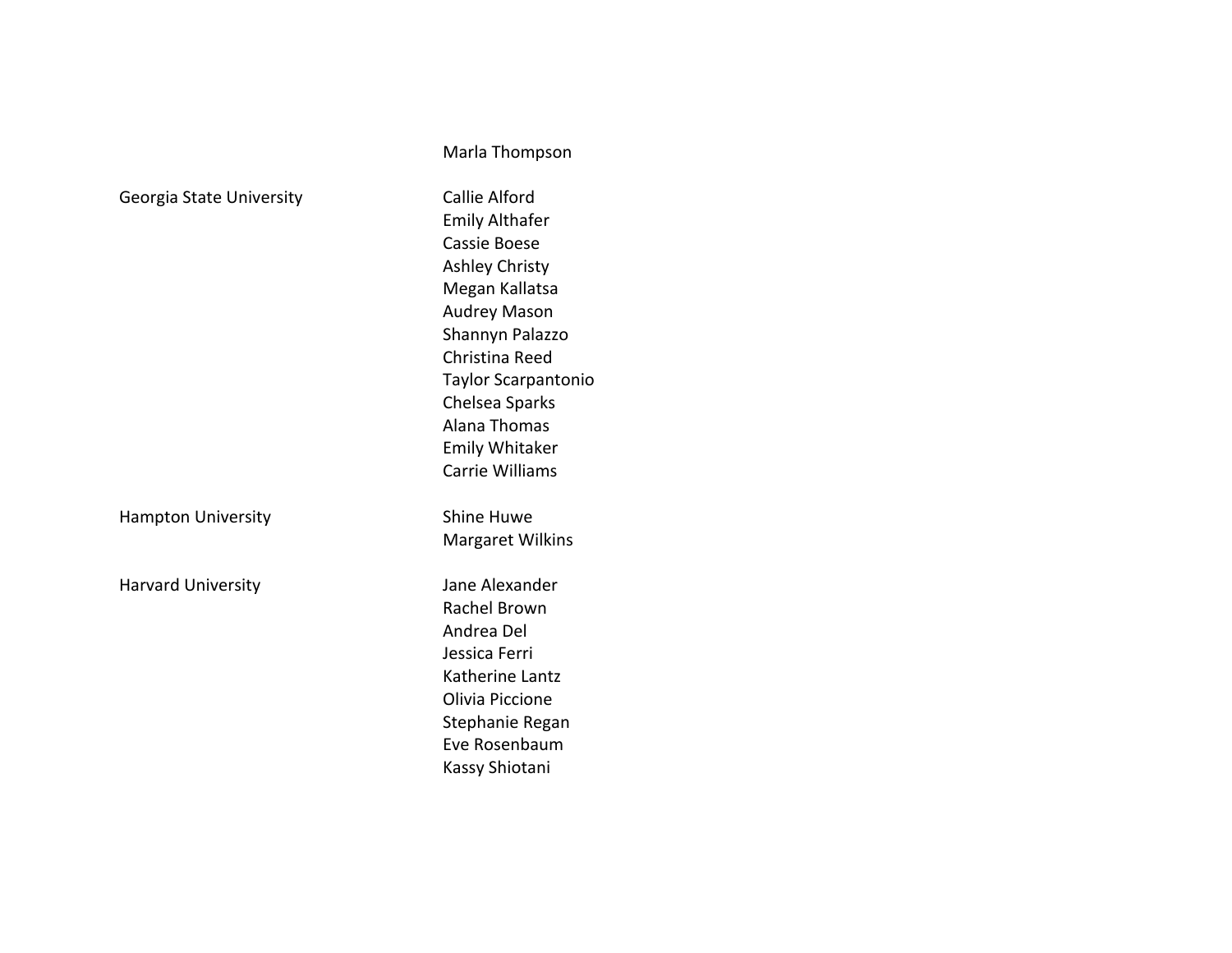| Hofstra University                | <b>Courtney Crews</b><br>Olivia Galati<br>Nicole Osovski<br>Lindsey Reid<br>Rachael Senatore                                                                                                        |
|-----------------------------------|-----------------------------------------------------------------------------------------------------------------------------------------------------------------------------------------------------|
| <b>Houston Baptist University</b> | <b>Elizabeth Evans</b><br><b>Kendall Stiefel</b><br>Melissa Herman<br>Holly Webb<br>Lori Earl<br>Michaela Granchelli<br>Katherine Maddock                                                           |
| <b>Idaho State University</b>     | <b>Terah Blackwell</b><br><b>Becky Molyneaux</b><br>Sidney Hoskins                                                                                                                                  |
| Illinois State University         | Chrissy Burton<br><b>Taylor Baxter</b><br>Jordan Birch<br>Sara Bradley<br>Nichelle Harrison<br>Kolby Hoffman<br>Elizabeth Kay<br>Lauren Kellar<br>Caiti Kopp<br>Sophia Perez<br><b>Shelby Music</b> |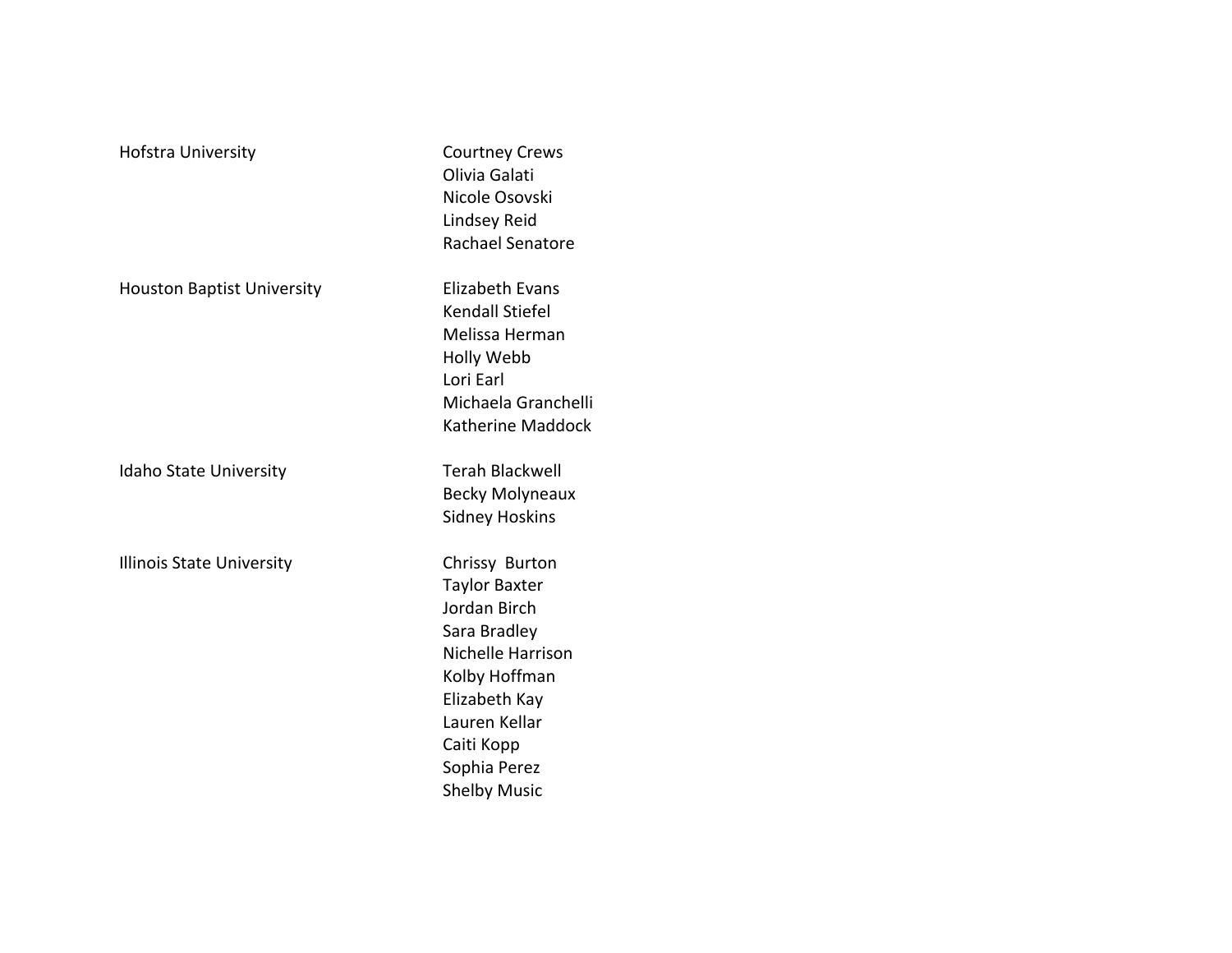|                                  | Kelsey Turczyn<br>Megan Warner                                                                                                                           |
|----------------------------------|----------------------------------------------------------------------------------------------------------------------------------------------------------|
| Indiana University (Bloomington) | Jenna Abraham<br>Samantha Berenter<br>Kelsey Brannon<br><b>Shannon Cawley</b><br>Cassie Gogreve<br><b>Shelby Gogreve</b><br>Amanda Wagner                |
| Iona College                     | Deanne Algeo<br>Cari Anderson<br>Melanie Hay<br>Allyssa James<br>Kaitlyn Jansson<br>Eileen McCann<br>Jodi Petersen<br>Brianna Schauer<br>Chelsea Sheehan |
| <b>Iowa State University</b>     | Sara Davison<br>Jennifer Drahozal<br>Amandine Habben<br>Erin Johnson<br>Sarah Parkinson<br><b>Taylor Smith</b>                                           |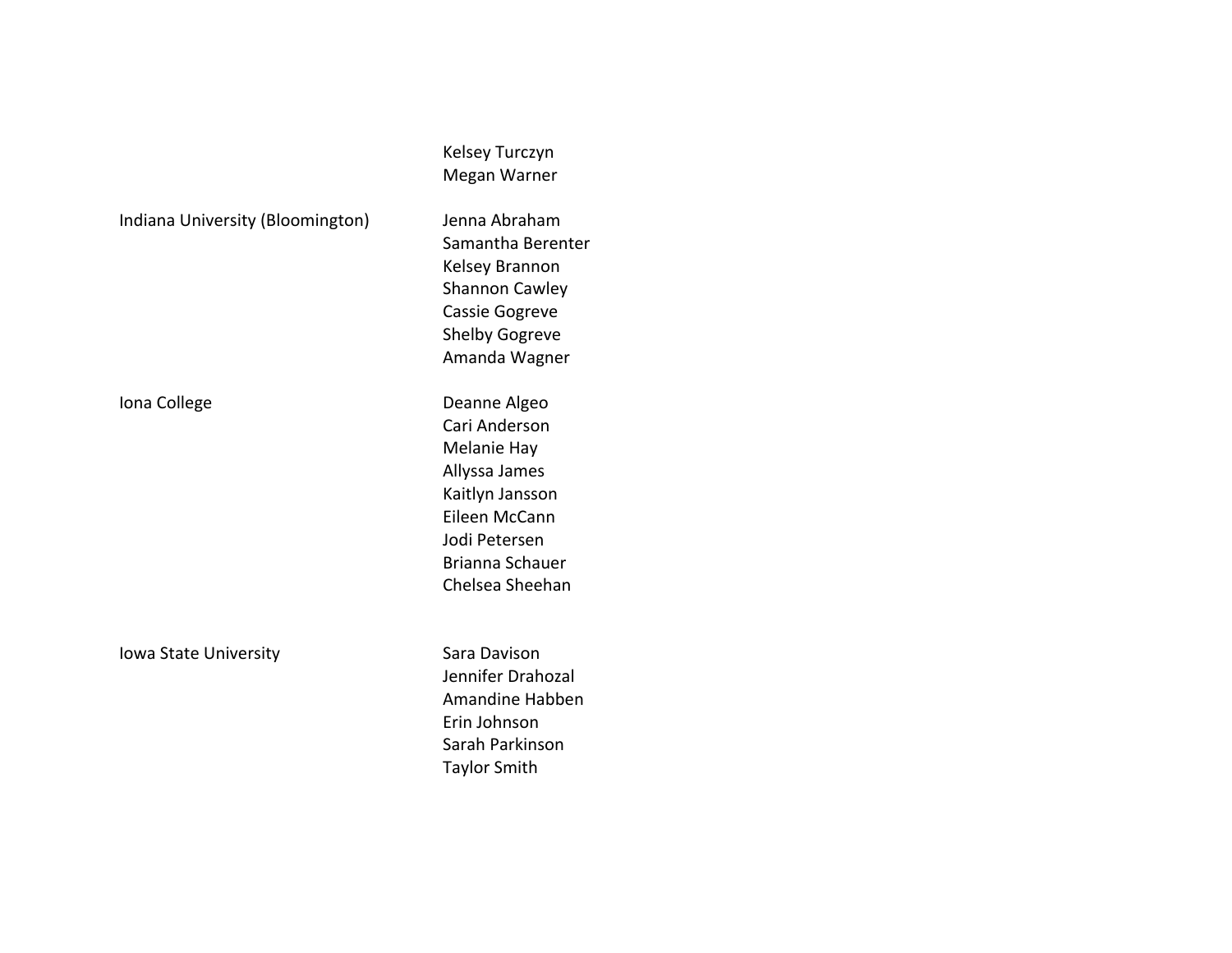| Jackson State University      | Lauren Aikens<br>Kenesha Phillips<br>Janell Plaza<br>Sabeana Romero<br><b>Ariel Siegel</b>                                                                                                              |
|-------------------------------|---------------------------------------------------------------------------------------------------------------------------------------------------------------------------------------------------------|
| Jacksonville State University | <b>Tiffany Harbin</b><br>Kelci Johnston<br>Abbey Stepp<br>Krystal Ruth<br>Jessica Guy<br>Sara Borders<br>Savannah Sloan                                                                                 |
| <b>Kent State University</b>  | Jessica Blanton<br>Sara Chance<br>Maleeya Coleman<br>Emma Johnson<br>Caitlin Kilbane<br>Kimberly Kirkpatrick<br>Abbey Ledford<br>Lauren McNeil<br>Megan McCracken<br>Lauren Mokler<br>Kimberly Morgason |
| <b>Liberty University</b>     | Megan Robinson<br><b>Meredith Crisante</b><br><b>Grace Nordan</b>                                                                                                                                       |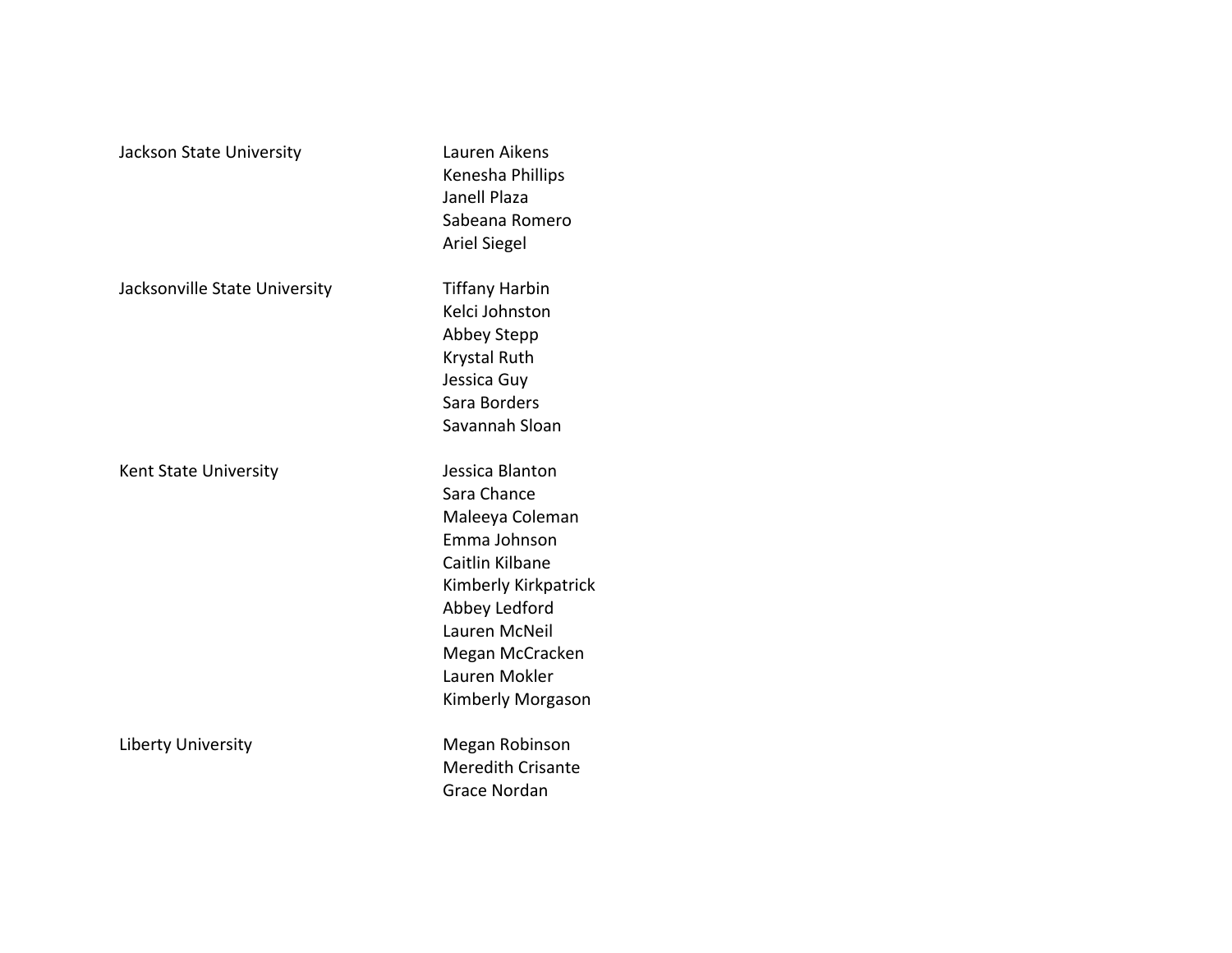|                            | Alyssa DiMartino<br>Amber Donovan<br>Sammi Shivock<br>Sydnei Lester                                                                                           |
|----------------------------|---------------------------------------------------------------------------------------------------------------------------------------------------------------|
| Long Island University     | Lauren Monzi<br><b>Heather White</b><br>Megan Sheaf<br><b>Sterling Hoham</b><br>Madison Zymkowitz<br>Sarah Reynolds<br>Lindsey Walker<br><b>Briana Melaro</b> |
| Longwood University        | Amy Putnam                                                                                                                                                    |
| Louisiana State University | <b>Ashley Applegate</b><br>Jacee Blades<br>Alexandra Boulet<br><b>Allison Falcon</b><br>Simone Heyward<br>Heidi Pizer<br>Dylan Supak                          |
| Loyola University Chicago  | <b>Brooke Andresen</b><br>Lauren Arceneaux<br><b>Emily Bentley</b><br><b>Hannah Berris</b><br>Keali Engelkens                                                 |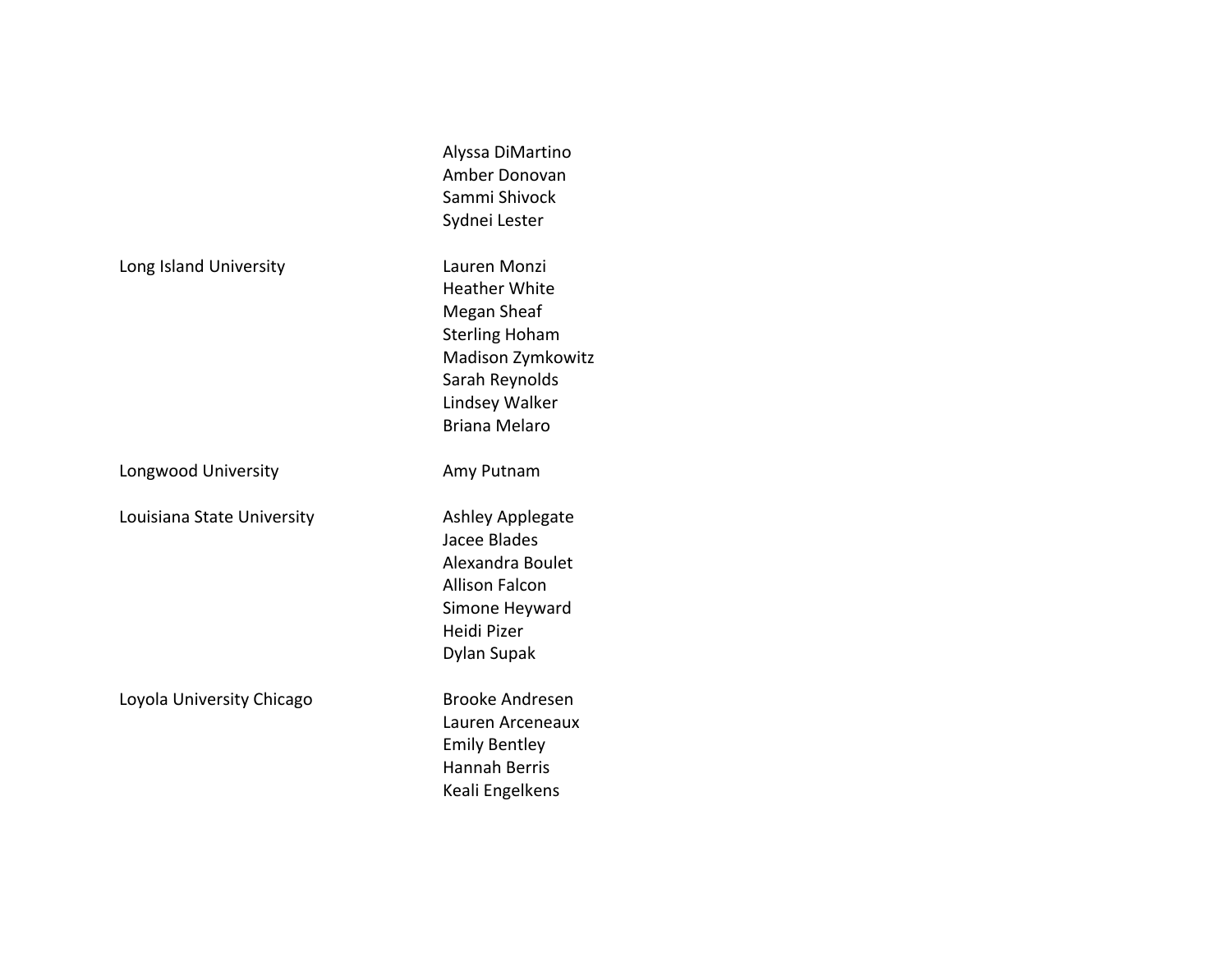|                            | Seana Stillson                                                                                                                                                                   |
|----------------------------|----------------------------------------------------------------------------------------------------------------------------------------------------------------------------------|
| <b>Manhattan College</b>   | Amanda Babcock<br>Kate Bowen<br>Amy Bright<br>Anna Gallacher<br><b>Kelly Murray</b><br>Amanda Paxson<br>Mickayla Romero                                                          |
| <b>Marshall University</b> | <b>Emileigh Cooper</b><br>Morgan Cottrell<br>Jessica Ferrick<br>Rebecca Gamby<br>Alysia Hively<br>Jessica Hughes<br><b>Brianna Miluk</b><br>Samantha Spurlock<br>Andi Williamson |
| Michigan State University  | Jessica Bracamonte<br>Ellie Stoffer<br><b>Brett Williams</b><br>Shelby Wise<br>McKinzie Freimuth<br>Karen Fox<br>Ali Grant<br>Cassee Layne                                       |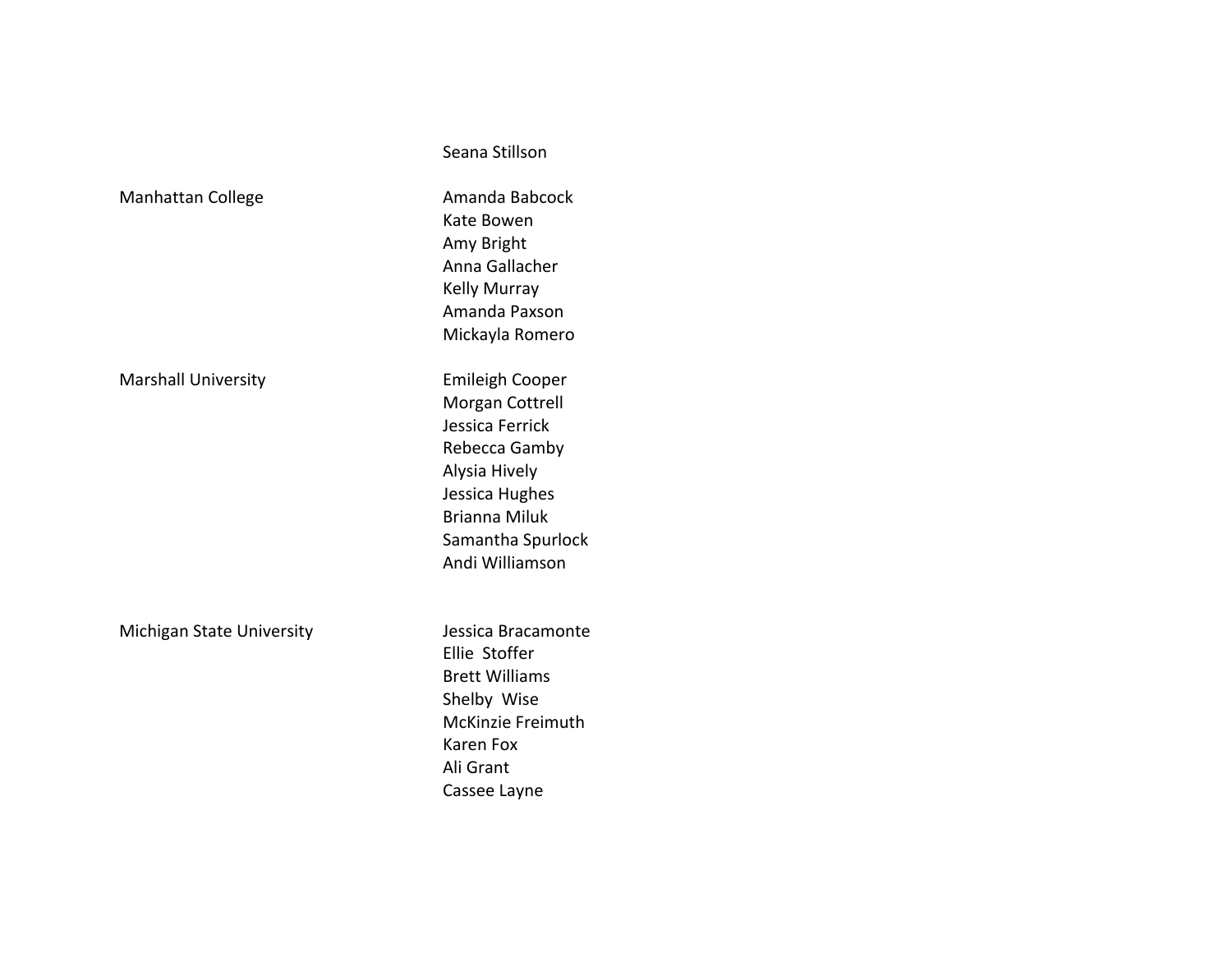|                                     | Alyssa McBride         |
|-------------------------------------|------------------------|
|                                     | Lori Padilla           |
| Mississippi State University        | Kylie Vry              |
|                                     | Julia Echols           |
|                                     | Shelby Fisher          |
|                                     | <b>Misty Flesher</b>   |
|                                     | Sam Lenahan            |
|                                     | Erin Nesbit            |
|                                     | <b>Megan Nesbit</b>    |
|                                     | Jessica Offutt         |
|                                     | <b>Chrissie Rovtar</b> |
|                                     | Rachael Zdeb           |
| Mississippi Valley State Univeristy | Katrisha Arocha        |
|                                     | Yasmin Battle          |
|                                     | Nicole Burr            |
|                                     | <b>Ashley Hobbs</b>    |
|                                     | <b>Briana Holmes</b>   |
|                                     | Shana Ladner           |
|                                     | Alexandra Sullivan     |
| Missouri Southern State University  | <b>Kirsty Grant</b>    |
|                                     | Morgan Peeler          |
|                                     | <b>Hayley Stowe</b>    |
|                                     | <b>Emily Weiman</b>    |
| Missouri State University           | Kerri Cunningham       |
|                                     | Chelsea Jones          |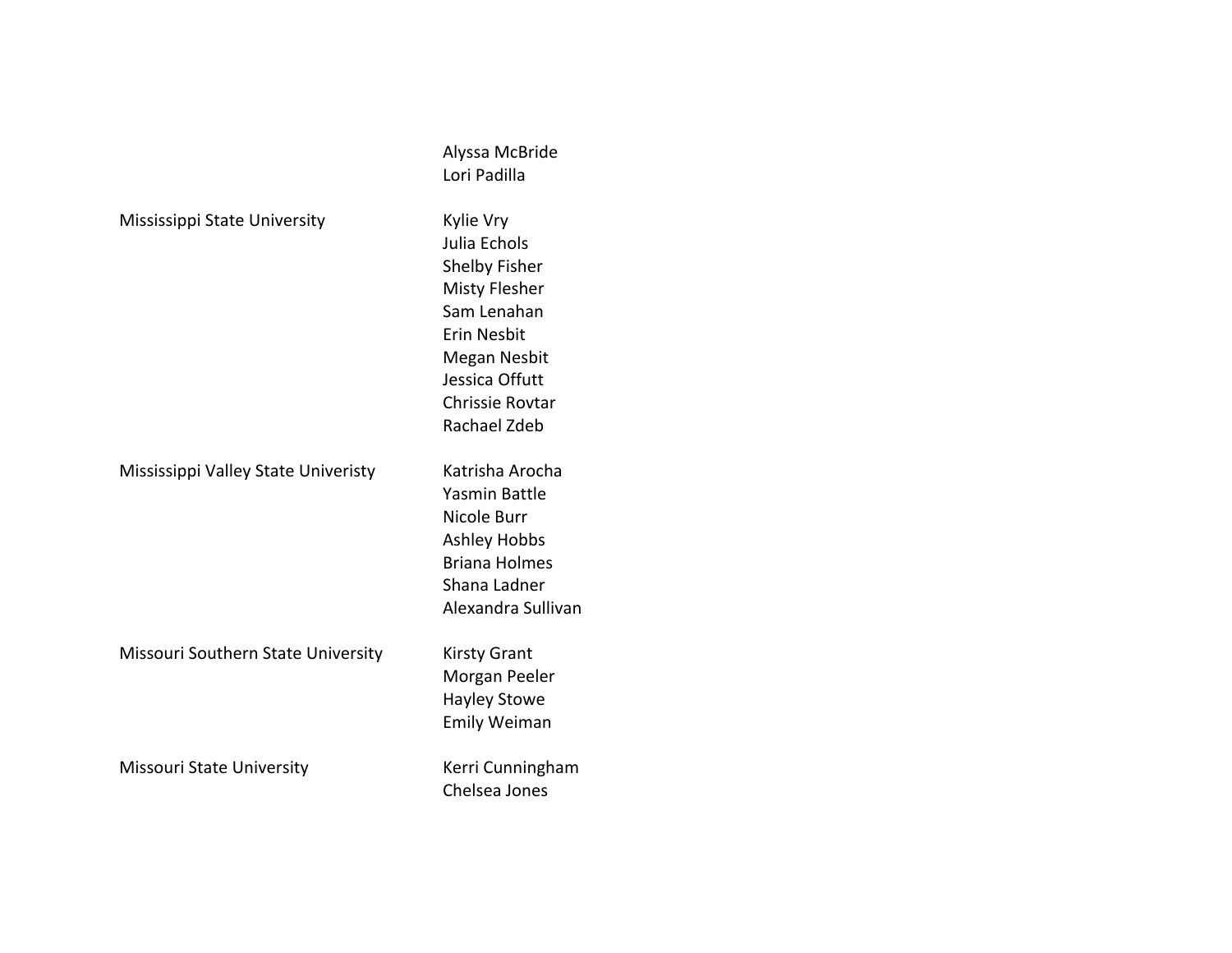|                                    | Rebecca McPherson<br>Stephanie Pierce |
|------------------------------------|---------------------------------------|
|                                    | Alissa Trickey                        |
|                                    | Savannah Wiggins                      |
| Morehead State University          | Kayla Ashbrook                        |
|                                    | Kelcey McMurray                       |
|                                    | Samantha Sparks                       |
|                                    | Jami Whitcomb                         |
|                                    | Kara Arceneaux                        |
|                                    | Kayla Brill                           |
|                                    | Elizabeth Wagner                      |
|                                    | Samantha Woodall                      |
| <b>Murray State University</b>     | <b>Toree Rogers</b>                   |
|                                    | Alexa Becker                          |
|                                    | Leslie Bridges                        |
|                                    | Casey Castile                         |
|                                    | CheyAnne Gaskey                       |
|                                    | Shelby Kosmecki                       |
|                                    | <b>Mallory Richardson</b>             |
|                                    | Chelsey Sullivan                      |
| <b>New Mexico State University</b> | <b>Brittany Clifton</b>               |
|                                    | <b>Teresa Conrad</b>                  |
|                                    |                                       |
|                                    | Kristi Covarrubia                     |
|                                    | Karysta                               |
|                                    | Donisthorpe                           |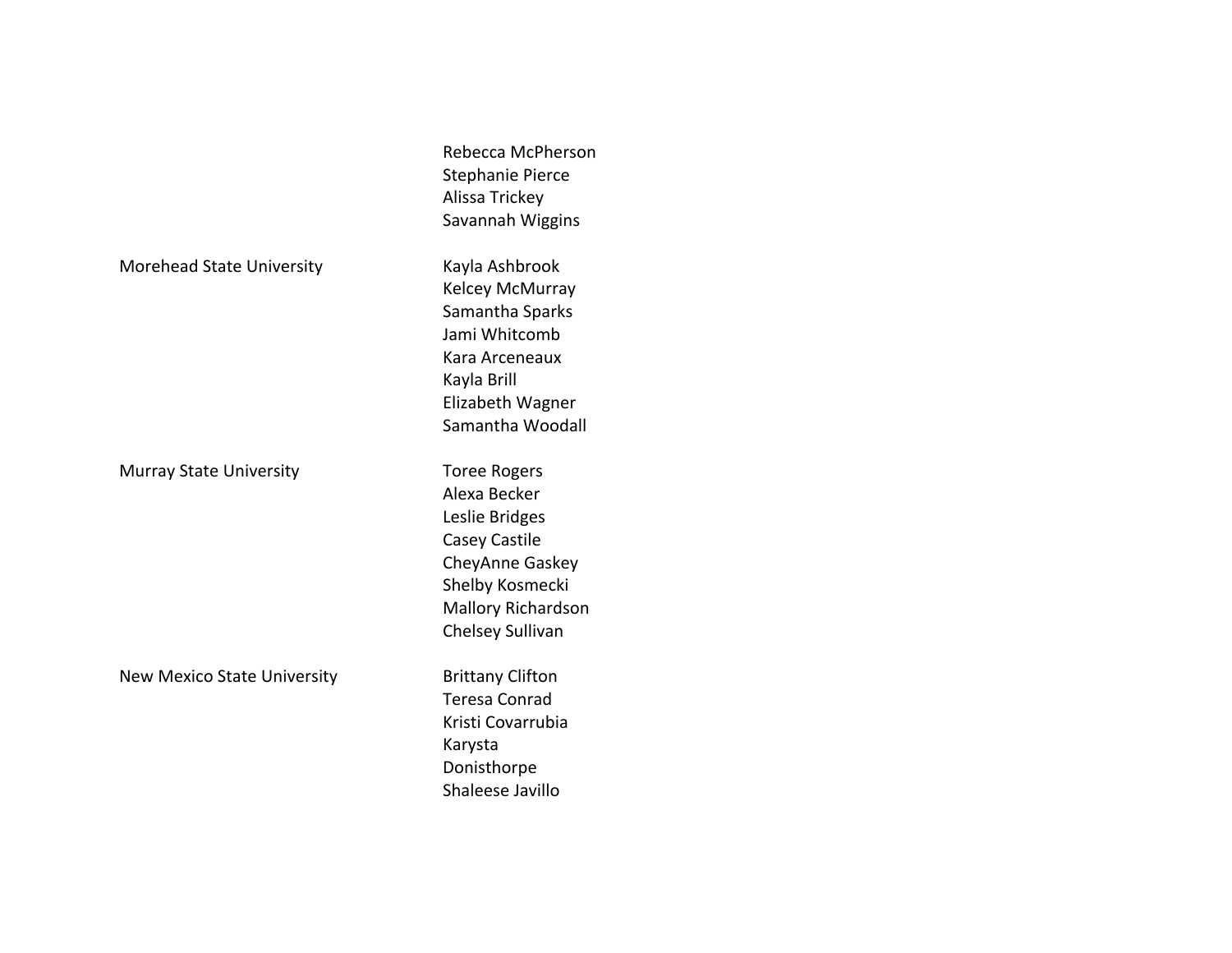|                               | <b>Amber Olive</b><br>Ayssa Vargas                                                                                          |
|-------------------------------|-----------------------------------------------------------------------------------------------------------------------------|
| North Carolina A&T University | Morgan Chappell<br>Ashira Dobison<br>Hope Fletcher<br><b>Tranea Jones</b><br>Dominique Smith<br>Raven Smith<br>Erica Turner |
| North Dakota State University | Cristina Boreck<br><b>Presley Glaser</b><br>Krista Menke<br><b>Taylor Mortensen</b><br><b>Randi Parks</b>                   |
| Northern Kentucky University  | Alexandra Caudill<br><b>Allison Conner</b><br><b>Tera Davis</b><br>Dana Jarboe<br><b>Emily Schwaeble</b>                    |
| Northwestern University       | Samantha Albanese<br>Marisa Bast<br>Amanda<br>Mehrsheikh<br>Kristin Scharkey                                                |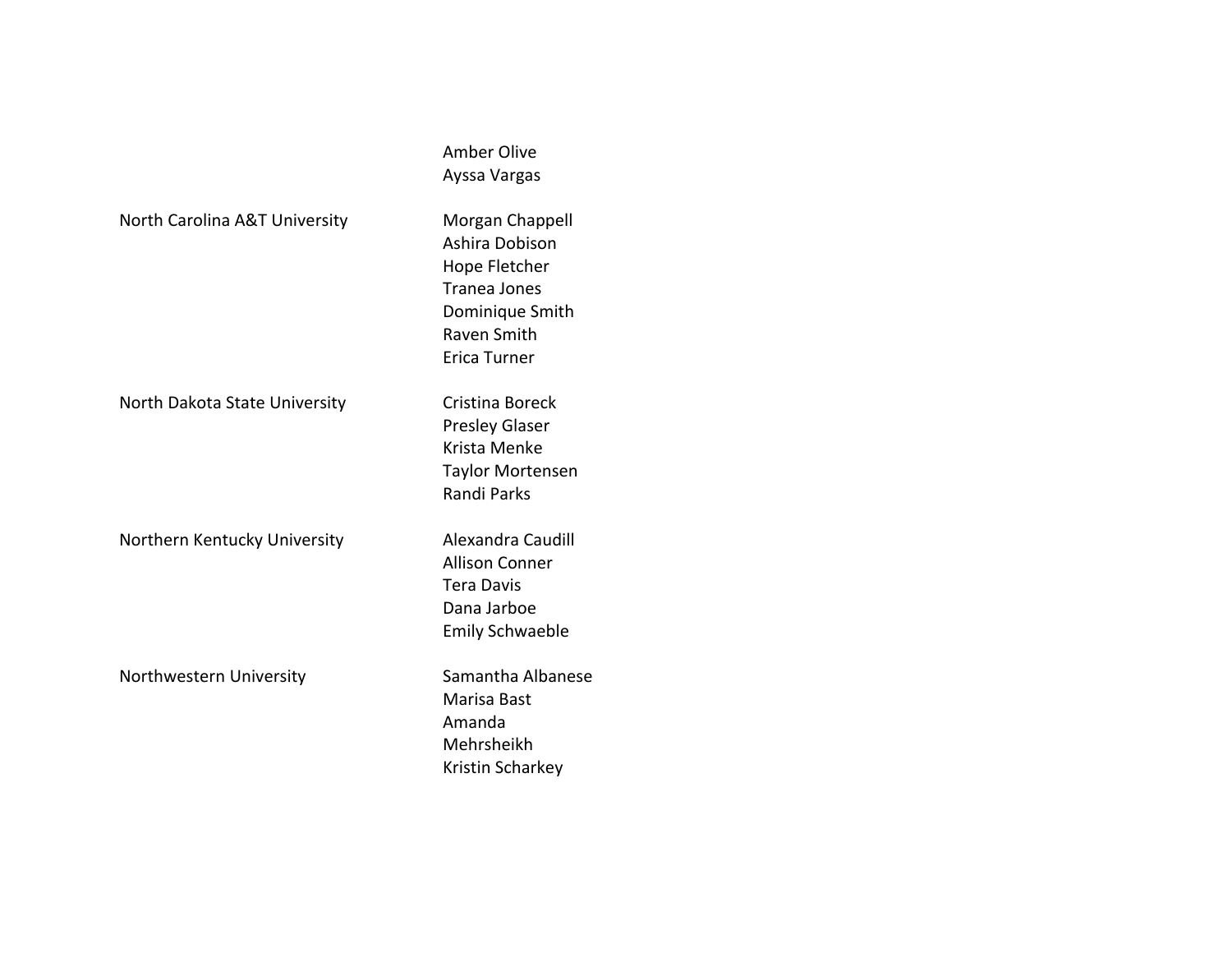| Oklahoma State University    | Sammy Jo<br>Diffendaffer<br>Chelsea Garcia<br>Kelsea Schultz<br>Sarah Odam                                                                                                              |
|------------------------------|-----------------------------------------------------------------------------------------------------------------------------------------------------------------------------------------|
| <b>Princeton University</b>  | Candace Button<br><b>Elizabeth Pierce</b><br><b>Tory Roberts</b>                                                                                                                        |
| Providence College           | Jessie Bryant<br>Marie Flego<br>Alicia Grosso<br>Lauren Paiva<br>Jennifer Abrams                                                                                                        |
| <b>Quinnipiac University</b> | Ashley Heiberger<br>Jordan Paolucci<br>Heather<br>Schwartzburg                                                                                                                          |
| <b>Rhodes College</b>        | Jessica Becher<br>Karissa Bowley<br>Jessica Brown<br><b>Megan Matthews</b><br><b>Madison Moreland</b><br><b>Chelsea Peters</b><br><b>Courtney Williams</b><br>Elise Suna<br>Kelli Zomer |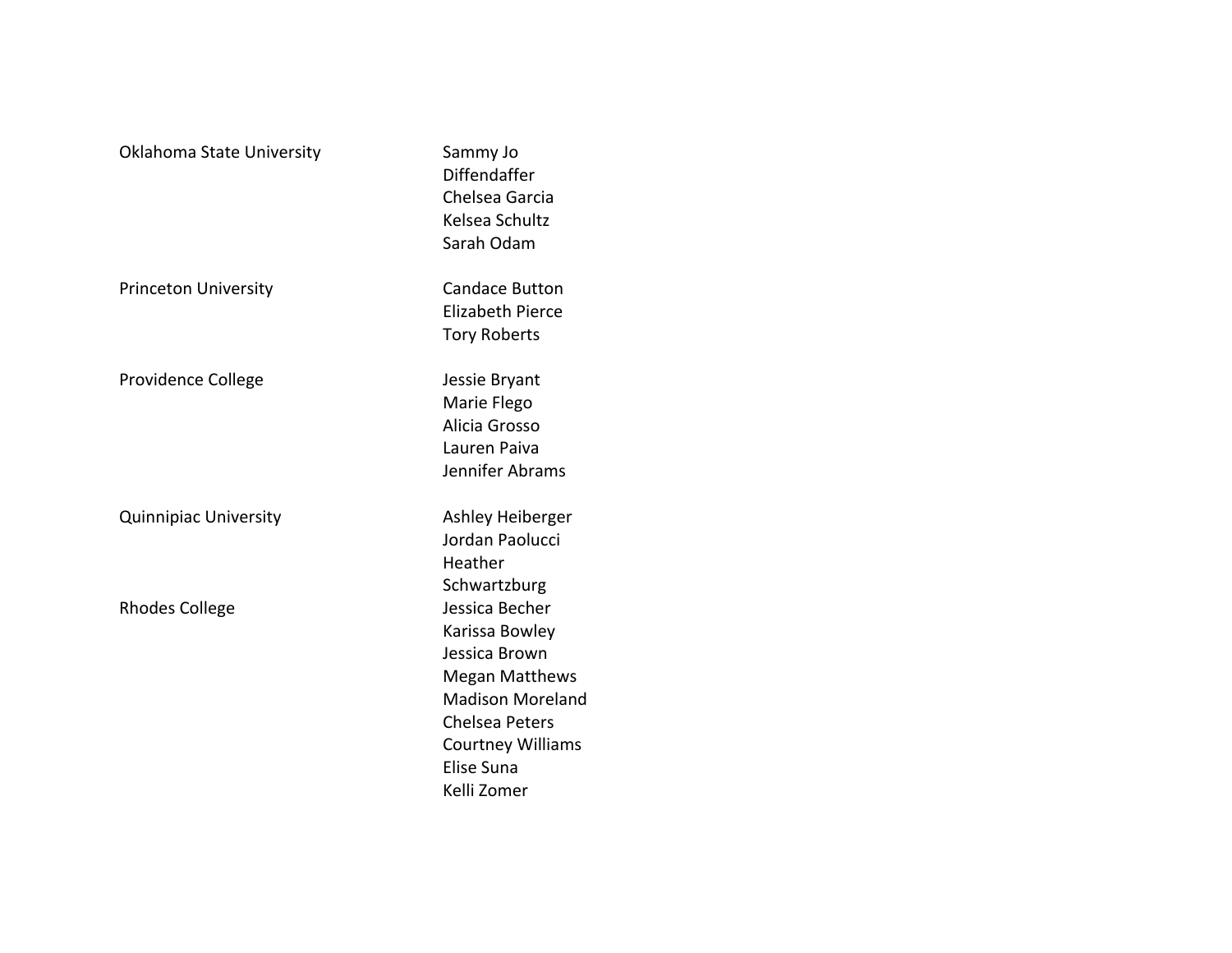| <b>Robert Morris University</b> | <b>Tess Apke</b><br>Geena Badolato<br>Samantha Bowlsbey<br>Alexa Bryson<br><b>Britta Grafton</b><br>Sarah Capp<br>Maritza Jimenez<br><b>Allison Patton</b><br>Cassandra Show<br>Jessica Tanigawa<br>Nicole Sleith<br>Jaclyn Timko |
|---------------------------------|-----------------------------------------------------------------------------------------------------------------------------------------------------------------------------------------------------------------------------------|
| <b>Rutgers University</b>       | Kaci Madden<br>Megan Williams                                                                                                                                                                                                     |
| Sacramento State University     | Alyssa Nakken<br>Lauren Blair                                                                                                                                                                                                     |
| <b>Saint Louis University</b>   | <b>Kelsey Biggs</b><br>Laura Bohning<br><b>Rachel Faletto</b><br>Lindsay Friedman<br>Hannah Huebbe<br>Elizabeth Jones<br>Katie Kroeger<br>Kelcie Matesa                                                                           |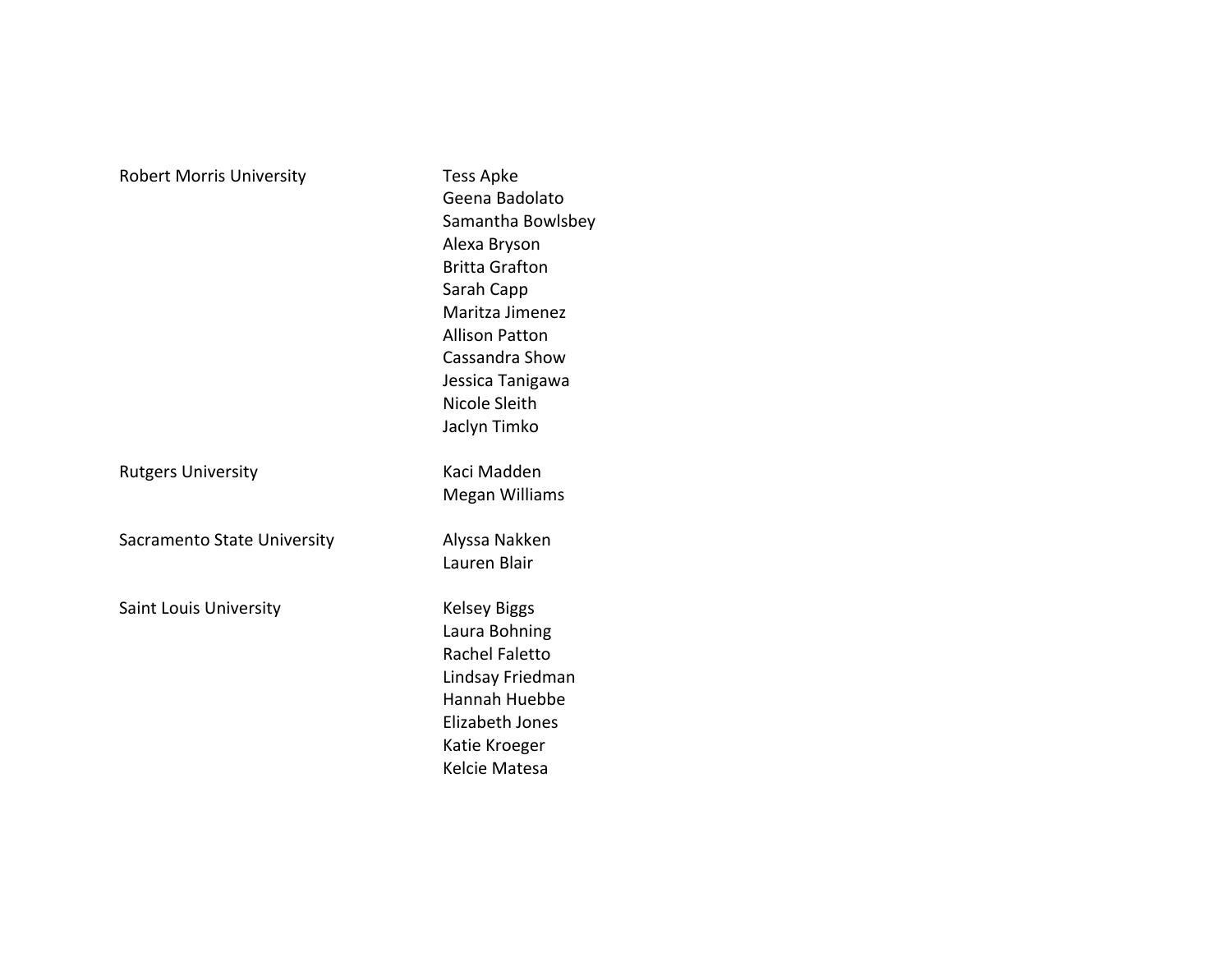| Samford University                  | Julianne Surance                                                                                                                                                                                                                       |
|-------------------------------------|----------------------------------------------------------------------------------------------------------------------------------------------------------------------------------------------------------------------------------------|
| Seton Hall University               | Laura Canulli<br><b>Bridget Costantino</b><br>Samantha DeMasi<br>Cashel Gaffey<br><b>Kirby Groves</b><br><b>Brittany Hammer</b><br><b>Whitney Jones</b><br>Kristen Kaelin<br>Jennifer Metzger<br><b>Casey Moses</b><br>Kaylyn Sanbower |
| South Dakota State University       | Alison Cygan<br>Pamela Nicholson<br>Samantha Terry<br>Kori Seidlitz                                                                                                                                                                    |
| Southeast Missouri State University | <b>Stefanie Barnes</b><br>Alene Bethel<br><b>Taylor Cowan</b><br><b>Renee Kertz</b><br>Jamie Woodworth<br><b>Lindsey Patterson</b>                                                                                                     |
| Southern Illinois University        | Kelsea Ashton<br>Morgan Barchan<br>Kalyn Harker                                                                                                                                                                                        |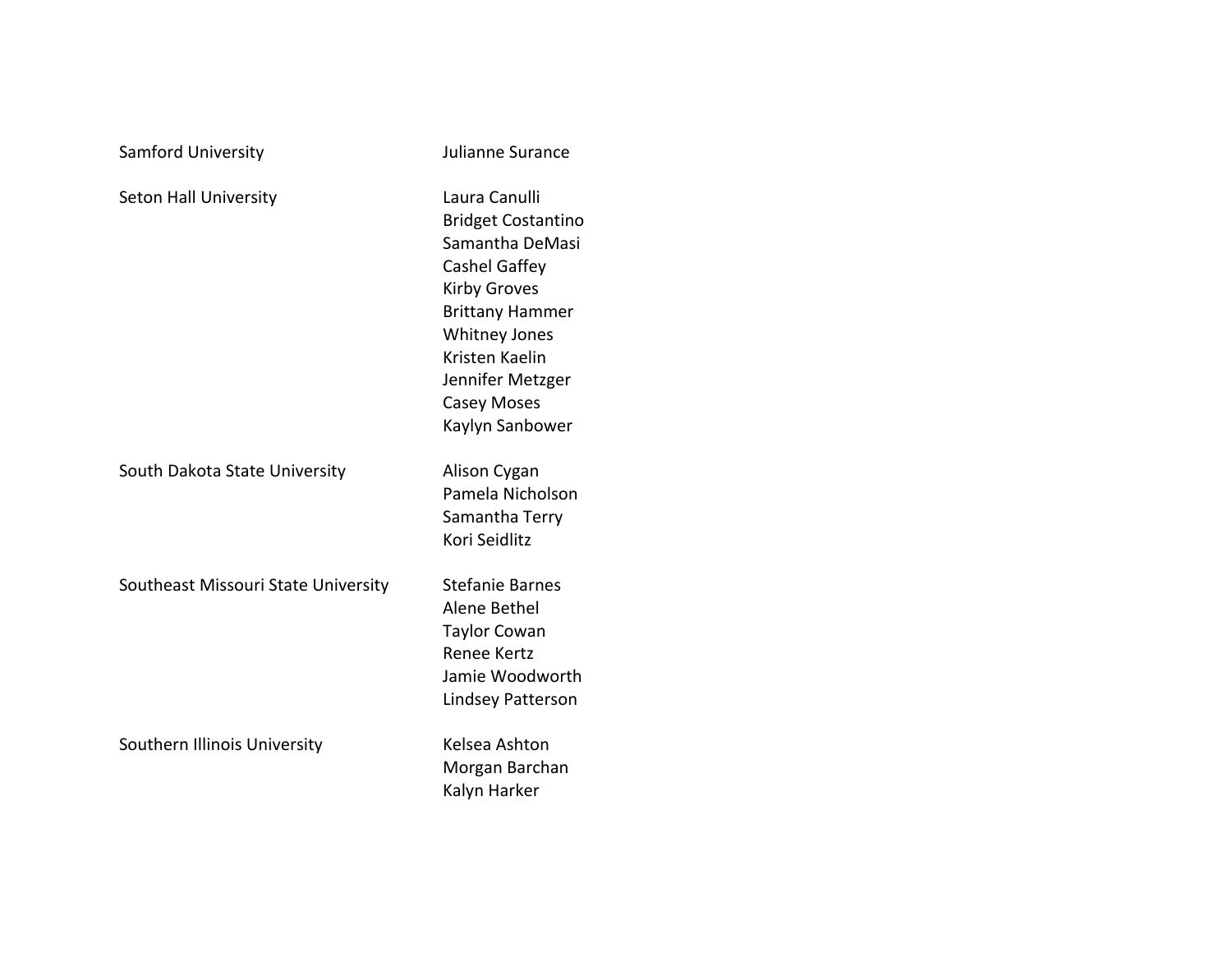|                                           | Alicia Junker<br><b>Brittney Lang</b><br><b>Mallory Duran-</b><br><b>Sellers</b><br>Jayna Spivey<br>Meredith Wilson<br>Alyssa Wunderlich |
|-------------------------------------------|------------------------------------------------------------------------------------------------------------------------------------------|
| Southern Illinois University Edwardsville | <b>Ellese Lawrence</b><br>Brianna Fulginiti                                                                                              |
| St. John's University                     | <b>Ashley Beza</b><br><b>Summer Comstock</b><br>Meghan Gwynn                                                                             |
| <b>Stanford University</b>                | Jenna Becerra<br>Maya Burns<br><b>Kelsey Gerhart</b><br><b>Teagan Gerhart</b><br>Michelle Prong<br><b>Tegan Schmidt</b><br>Hanna Winter  |
| <b>Stetson University</b>                 | Carolyn Boyd<br>Tara Formisano<br>Demi Meza<br><b>Chrissy Morello</b><br>Meredith Owen<br>Chelsea Whalley                                |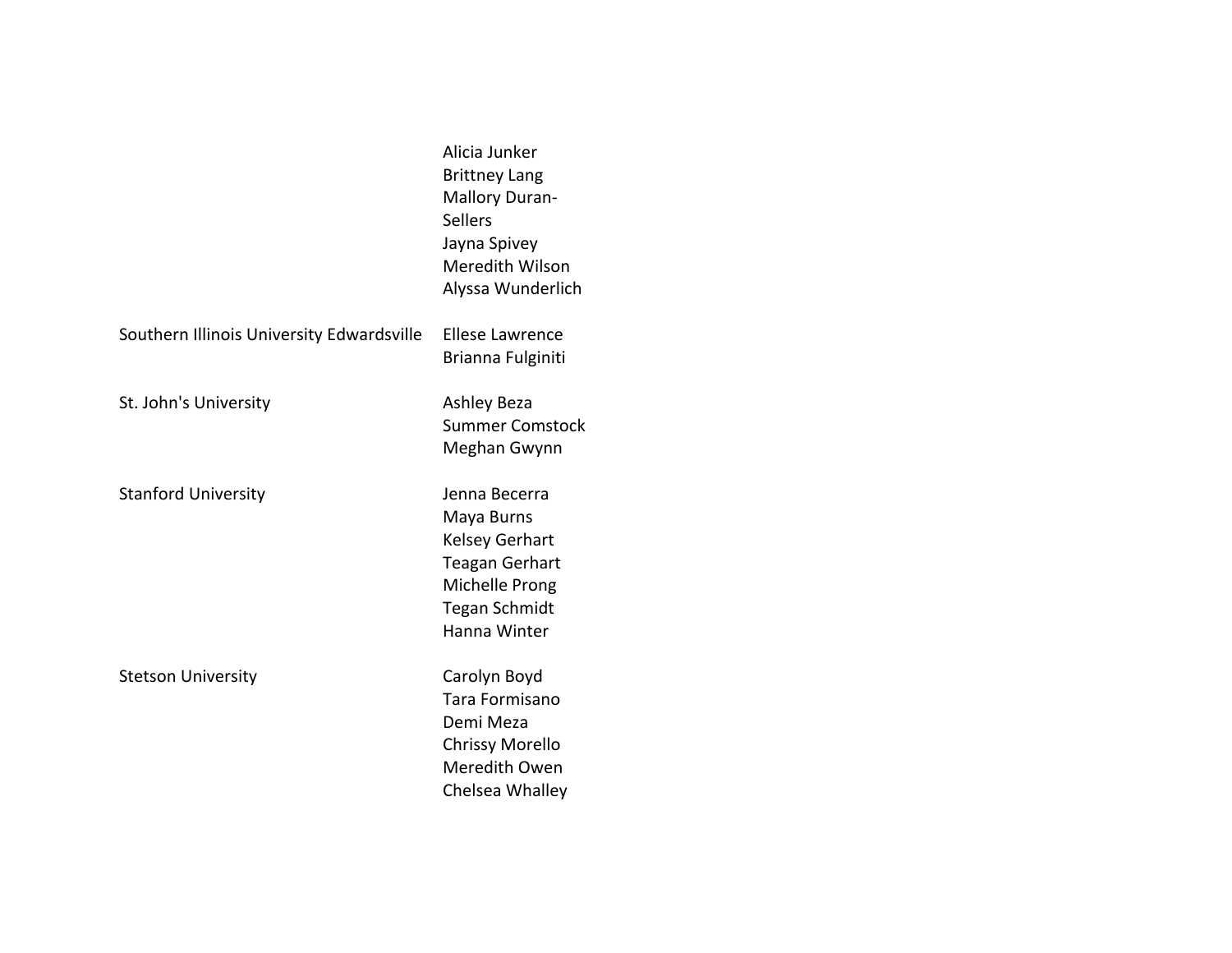|                                    | <b>Grace Turner</b>                                                                                                                                                                                                                                   |
|------------------------------------|-------------------------------------------------------------------------------------------------------------------------------------------------------------------------------------------------------------------------------------------------------|
| <b>Tennessee State University</b>  | <b>Tayler Shimizu</b><br>Susanne Burke<br><b>Brittany Davis</b><br><b>Ashley Haynes</b><br><b>Kelly Troglin</b><br>Aisha Walker                                                                                                                       |
| Tennessee Technological University | <b>Brooke Basten</b><br>Hannah Eldridge<br>Samantha Everett<br>Kayla Floyd<br>Kaleigh Gates<br>Claudia Harke<br>Taylor Ketchum<br>Angi Sakamoto<br>Callie Schmidt<br><b>Tyler Templet</b><br><b>Holly Thomas</b><br><b>Mekenzie Weems</b><br>Emma Woo |
| <b>Texas Tech University</b>       | Cydney Allen<br><b>Kelsey Dennis</b><br><b>Holley Gentsch</b><br>Logan Hall<br>Ashley Hamada<br>Sandy James                                                                                                                                           |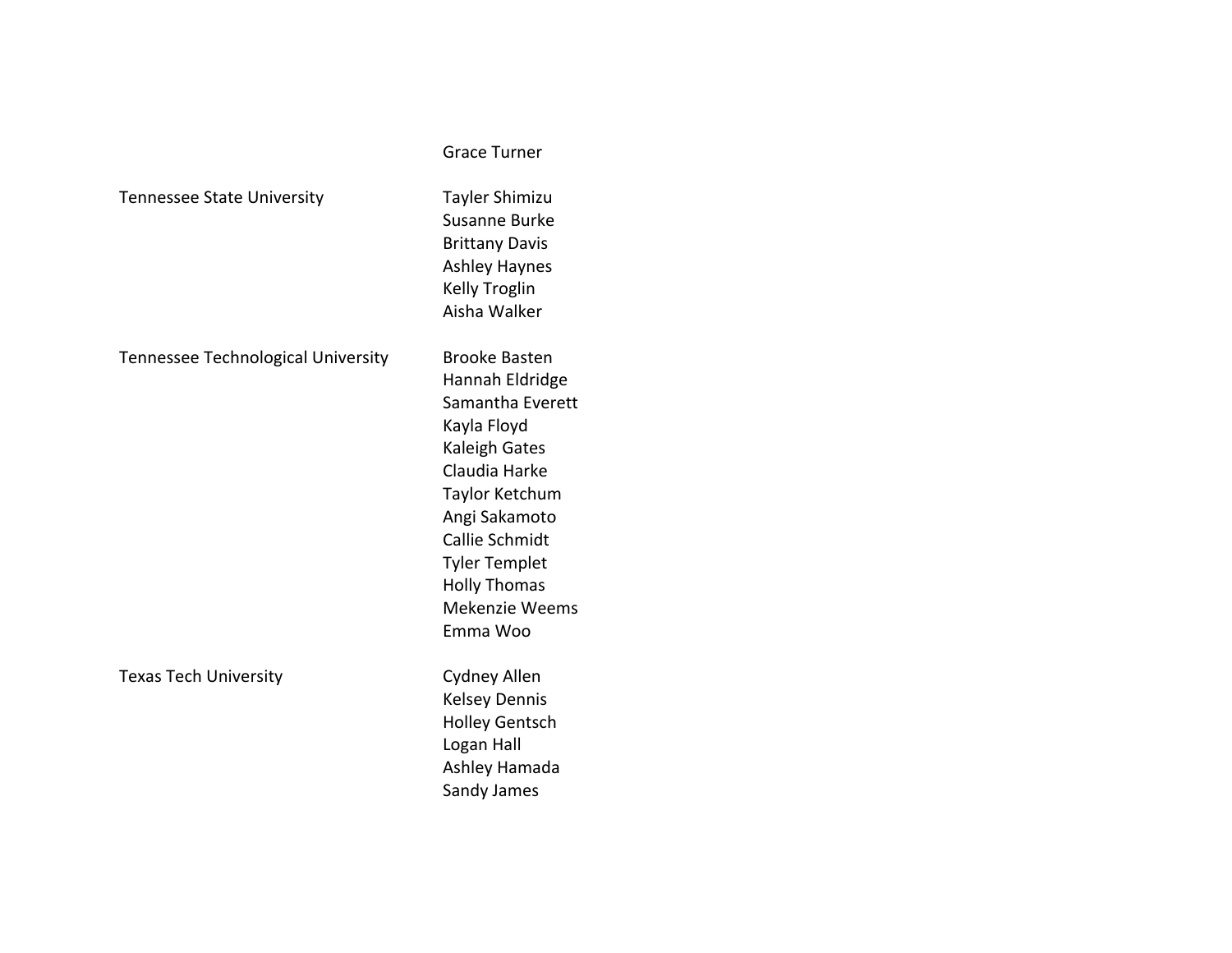|                                     | Mikey Kenney<br><b>Taylor Powell</b><br><b>Brittany Talley</b><br>Randi Tongate                                                                                    |
|-------------------------------------|--------------------------------------------------------------------------------------------------------------------------------------------------------------------|
| The George Washington University    | <b>Kara Clauss</b><br>Sandi Moynihan<br>Jordyn O'Donnell<br>Kristi Saporito<br>Jillian Stanley<br>Lauren Wilson<br>Amanda Zakeri                                   |
| The Ohio State University           | Alicia Herron<br>Anne McGowan<br><b>Madeline McIntyre</b><br><b>Brittany Mills</b><br>Olivia O'Reilly<br><b>Shelby Pickett</b><br>Melissa Rennie<br>Katie Simonton |
| <b>Towson University</b>            | <b>Courtney Wittner</b><br>Erika Stasch                                                                                                                            |
| University North Carolina Charlotte | <b>Alexis Betancourt</b><br>Natalie Capone<br>Jessica Fennell<br>Chelsea Ingersoll                                                                                 |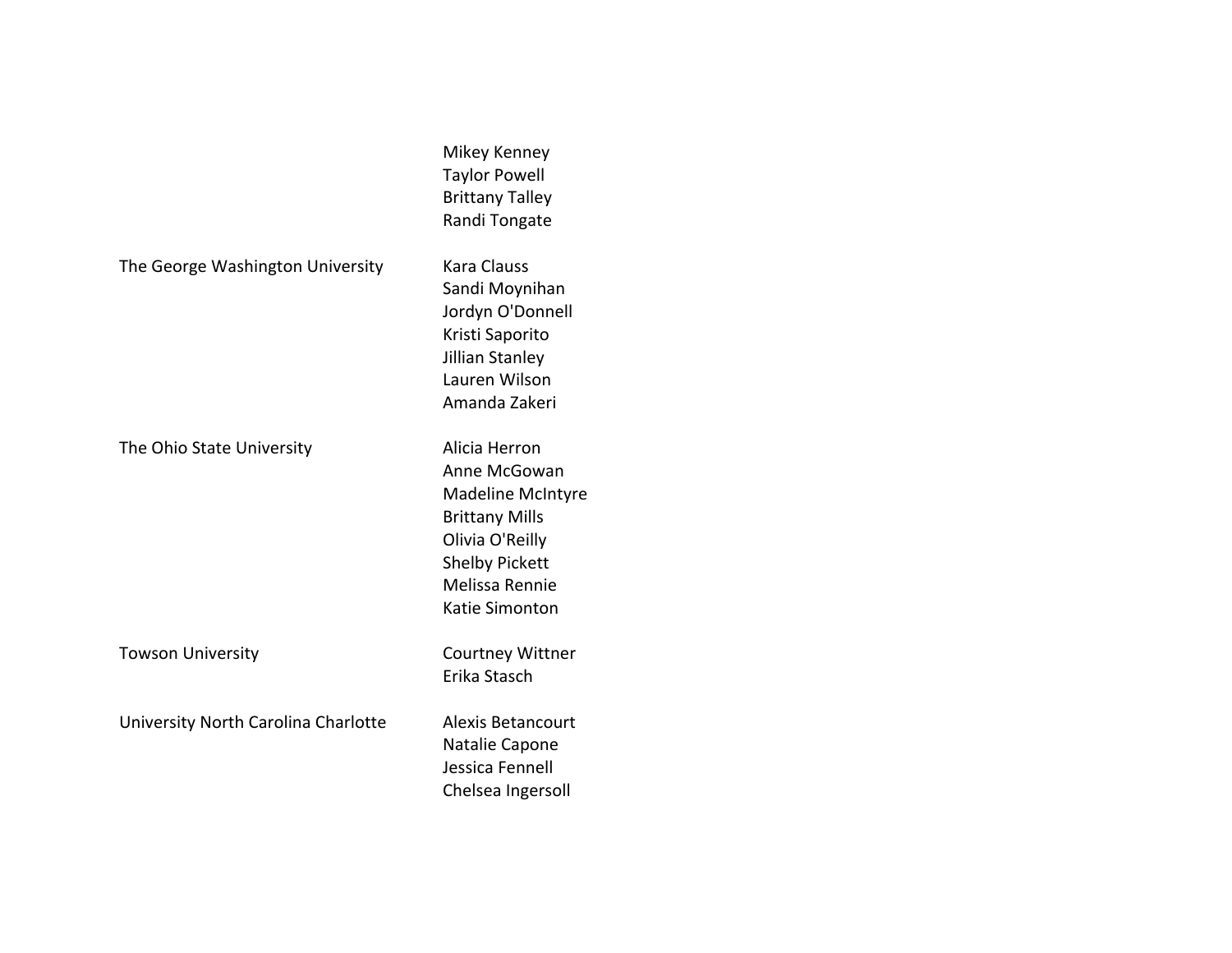|                                     | <b>Hayley Lewis</b><br>Samantha Slade<br>Chelsea Stamey                                                                                                                                               |
|-------------------------------------|-------------------------------------------------------------------------------------------------------------------------------------------------------------------------------------------------------|
| University of Akron                 | Caitlin Ambrose<br>Andrea Arney<br>Olivia Hegedus<br>Alexandrea Helfrich<br>Kellie Roudabush<br><b>Hillary West</b>                                                                                   |
| University of Alabama               | Jackelleyn Branham<br>Kayla Braud<br>Jennifer Fenton<br>Kaila Hunt<br>Ryan lamurri<br>Jazlyn Lunceford<br>Jordan Patterson<br>Danielle Richard<br>Cassie Reilly-Boccia<br>Jadyn Spencer<br>Danae Hays |
| University of Alabama at Birmingham | <b>Hailey Glynn</b><br>Lauren Webster<br><b>Catherine Crawford</b>                                                                                                                                    |
| University of California Berkeley   | Lindsey Ziegenhirt<br>Mary Lee                                                                                                                                                                        |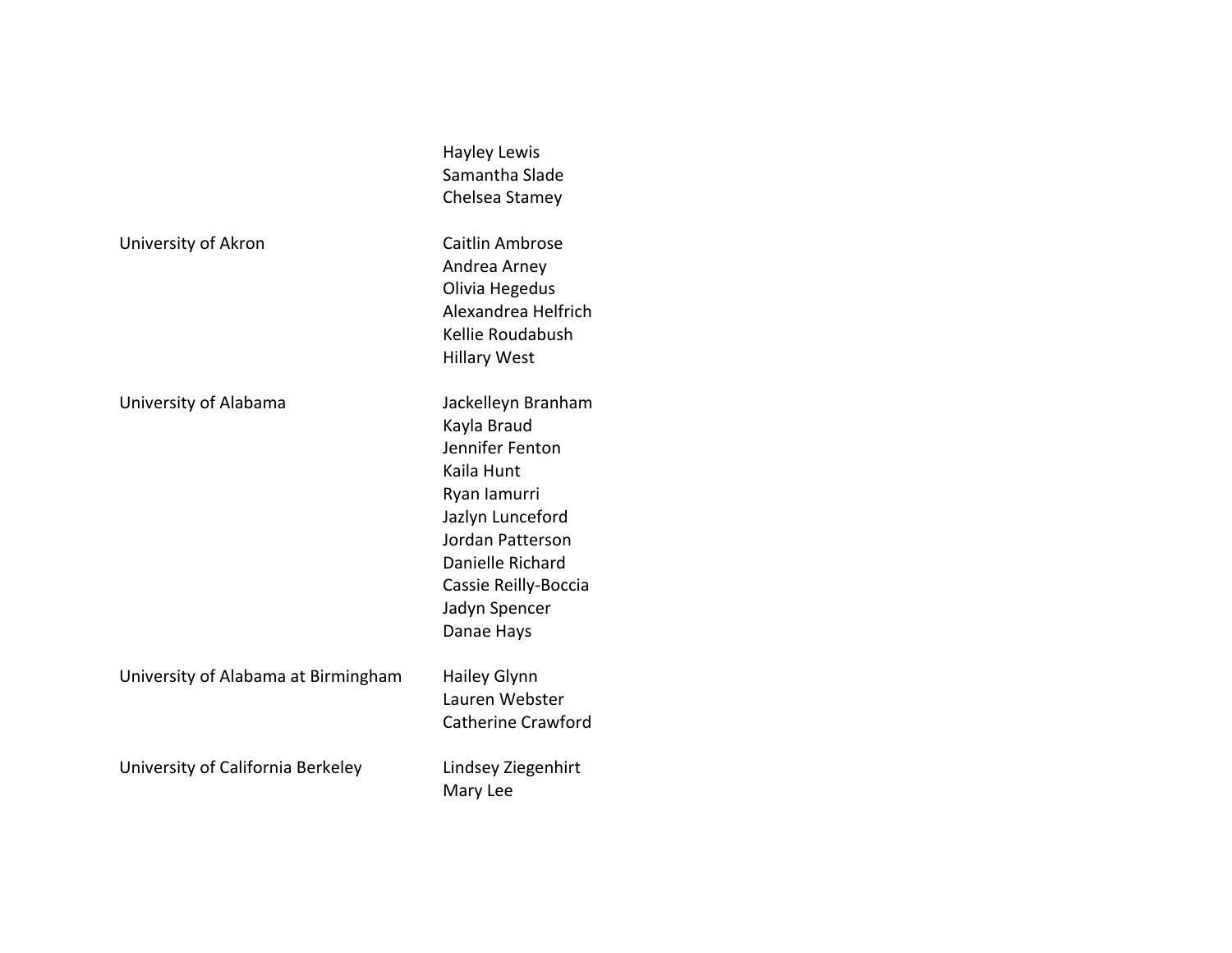|                                | Jace Williams                                                                                                                                          |
|--------------------------------|--------------------------------------------------------------------------------------------------------------------------------------------------------|
| University of Central Arkansas | Lissa Avitia<br>Nicole Beals<br>Melanie Bryant<br>Melissa Bryant<br><b>Cristin Curl</b><br><b>Taylor Dear</b><br>Katie McGregor<br><b>Tiffany Roby</b> |
| University of Connecticut      | Alison Adelman<br>Amy Vaughan<br>Dana Hughes<br>Jennifer Ward<br>Marissa Guches<br>Ashley LaPenta<br>Madeline Schiappa                                 |
| University of Dayton           | Megan Barrett<br>Carlyn Harlow<br><b>Courtney Kutsulis</b><br>Kathleen Maloof<br>Natalie Mariano<br>Dana Trotta                                        |
| University of Delaware         | Hannah Rust<br>Amanda Stacevicz                                                                                                                        |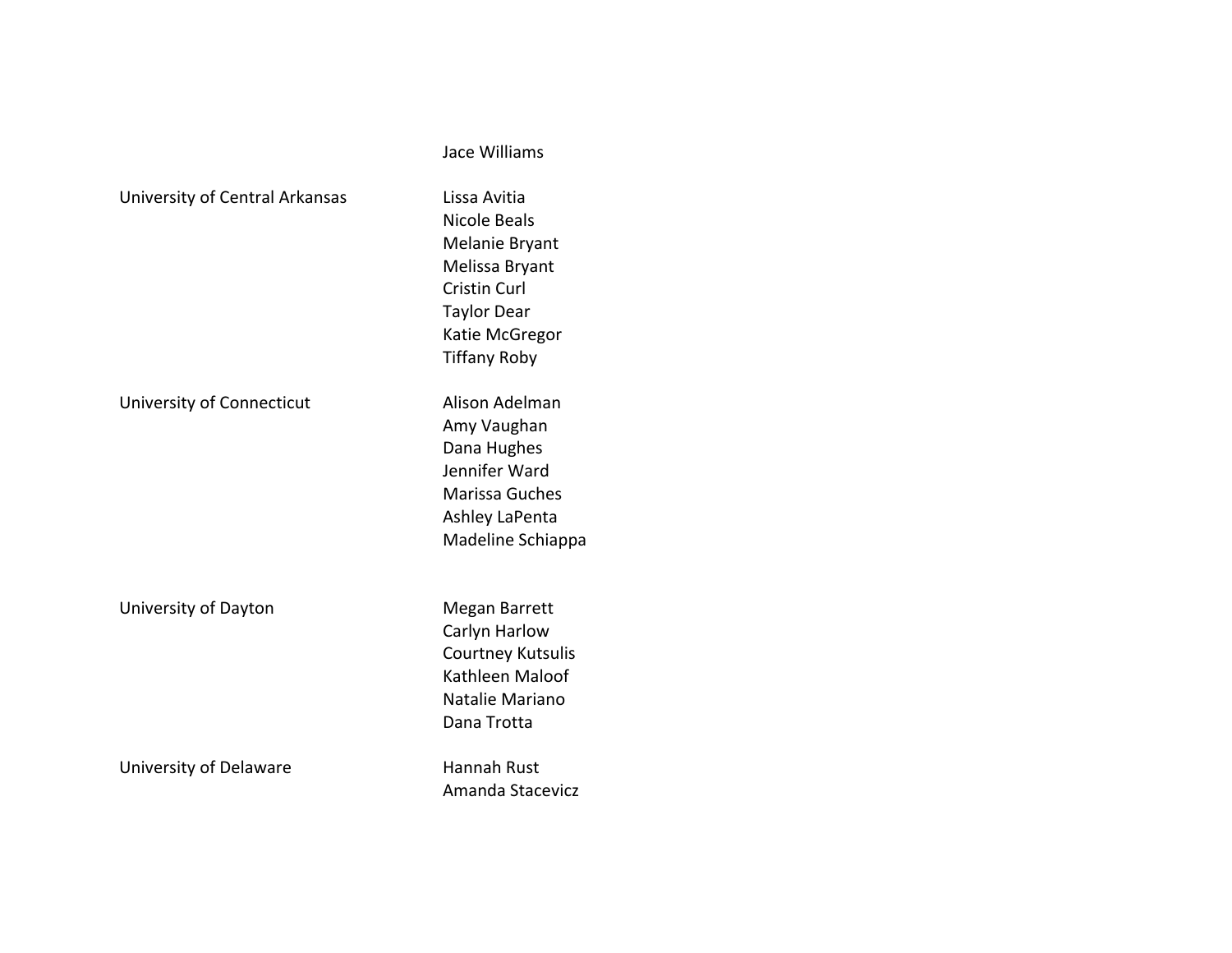| University of Florida             | Kelsey Horton                                                                                                                                                                                                     |
|-----------------------------------|-------------------------------------------------------------------------------------------------------------------------------------------------------------------------------------------------------------------|
| University of Georgia             | Kristyn Sandberg<br><b>Tiesha Reed</b>                                                                                                                                                                            |
| University of Hawaii              | Jori-Anne Jasper<br>Alex Aguirre<br>Sharla Kliebenstein<br>Kelly Majam<br>Dara Pagaduan<br>Keiko Sugihara<br>Lauren Parnaby                                                                                       |
| University of Houston             | Amanda Crabtree<br>Jennifer Klinkert<br>Melissa Gregson<br>Kelly Lindley<br>Reina Gaber<br><b>Holly Anderson</b><br>Ashleigh Jones<br><b>Bailey Watts</b><br>Kendra Cullum<br><b>Haley Outon</b><br>Jaime Edwards |
| University of Illinois at Chicago | Coryn Schmit<br>Melissa Preish                                                                                                                                                                                    |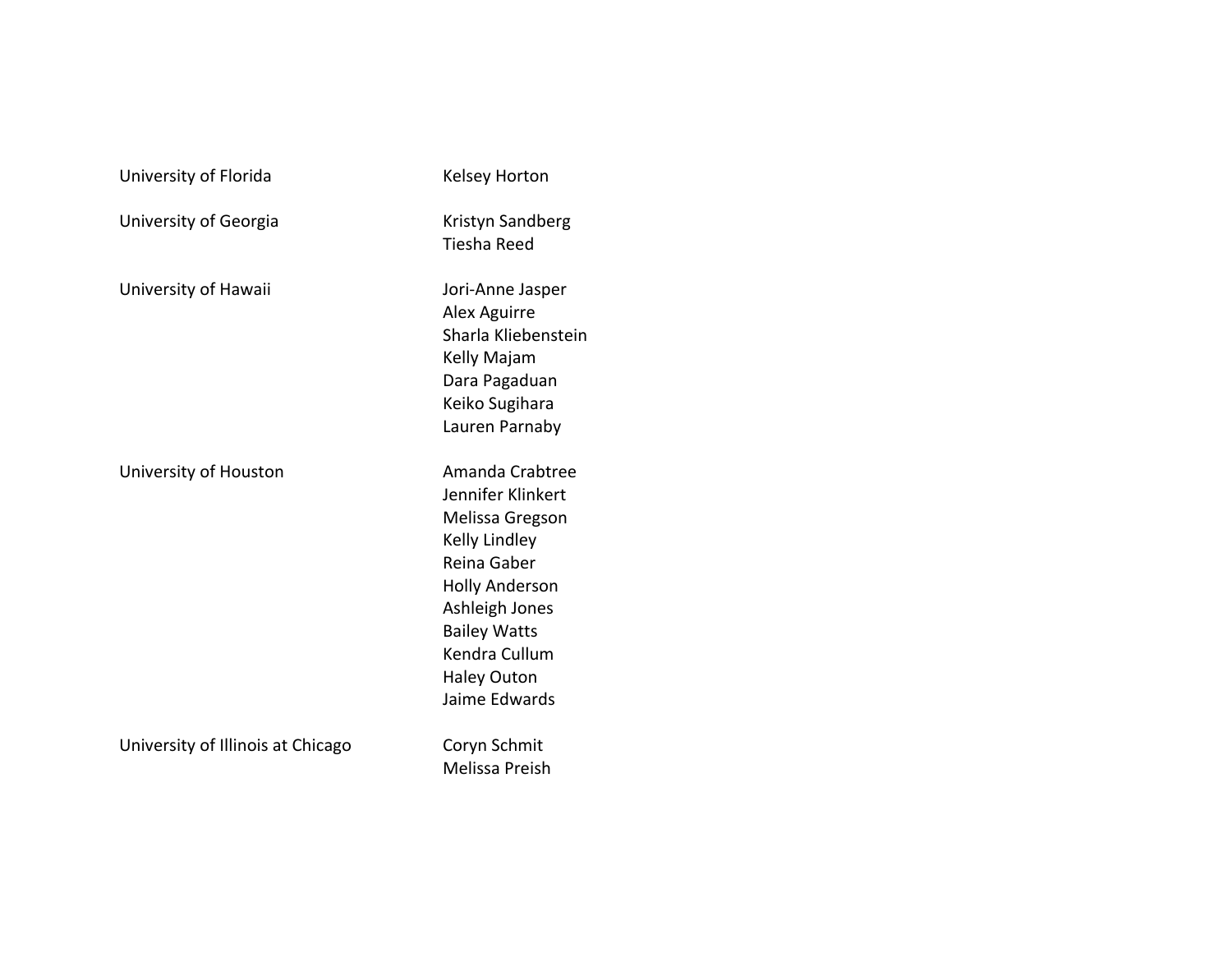| University of Louisiana at Lafayette | <b>Ashley Brignac</b><br>Marie Hoag<br>Megan Waterman<br>Christi Orgeron<br><b>Callie Philen</b><br>Jordan Wallace<br>Paige Cormier<br>Kaitlin Smith |
|--------------------------------------|------------------------------------------------------------------------------------------------------------------------------------------------------|
| University of Louisiana at Monroe    | Mackenzie Miller<br>Jessica Chastka<br><b>Charlotte Pastor</b><br>Kayla Boening<br><b>Roxanne Cassel</b><br>Elena Dimattia<br><b>Haley McCall</b>    |
| University of Louisville             | Kayla Soles<br>Maggie Ruckenbrod<br>Chelsea Leonard<br>Katelyn Mann<br>Chrisanna Roberts<br><b>Tori Collins</b><br>Tesha Paysen                      |
| University of Massachusetts Amherst  | Allison Kearney<br>Anna Kelley<br><b>Kyllie Magill</b><br><b>Stephanie Mayne</b>                                                                     |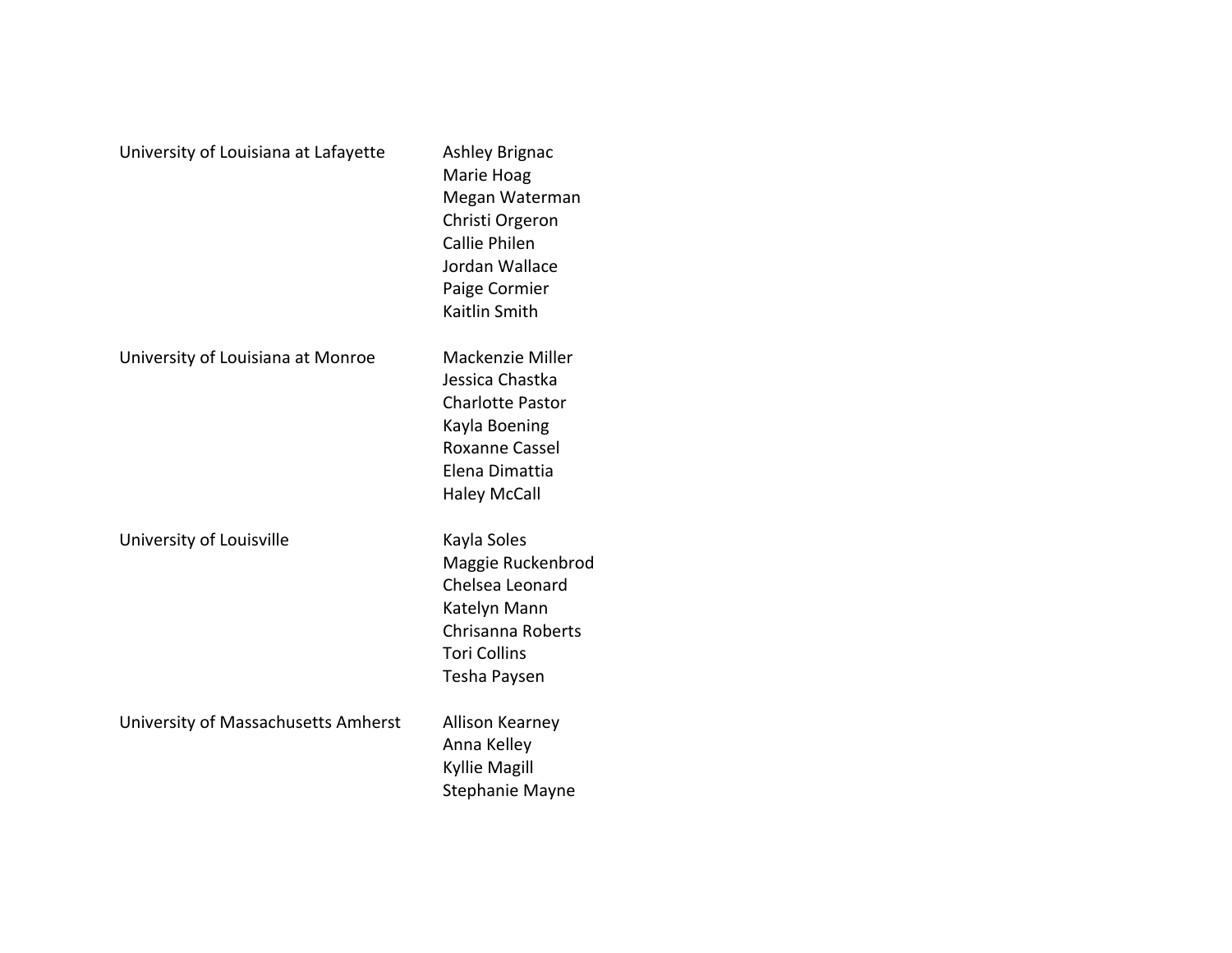|                              | <b>Stephanie Mix</b>                                                                                                                           |
|------------------------------|------------------------------------------------------------------------------------------------------------------------------------------------|
| University of Memphis        | Sara Pearson                                                                                                                                   |
| University of Missouri       | <b>Alyssa Cousins</b><br><b>Ashley Fleming</b><br>Kelsi Jones<br>Jenna Marston<br>Kristin Nottleman<br>MacKenzie Sykes                         |
| University of Nebraska Omaha | Kat Barrow<br>Molly Fiechtinger<br><b>Mollie Jones</b><br>Lauren Larson<br>Amber Lutmer<br><b>Mollie Negrete</b>                               |
| University of New Mexico     | <b>Shenise Cox</b><br>Kaela DeBroeck<br>Sheryl Guillermo<br>Alexandra Hakeem<br>Kaity Ingram<br>Jessica Lujan-<br>Dresslar<br>Jordan Sjostrand |

University of North Carolina-Chapel Hill Kelli Wheeler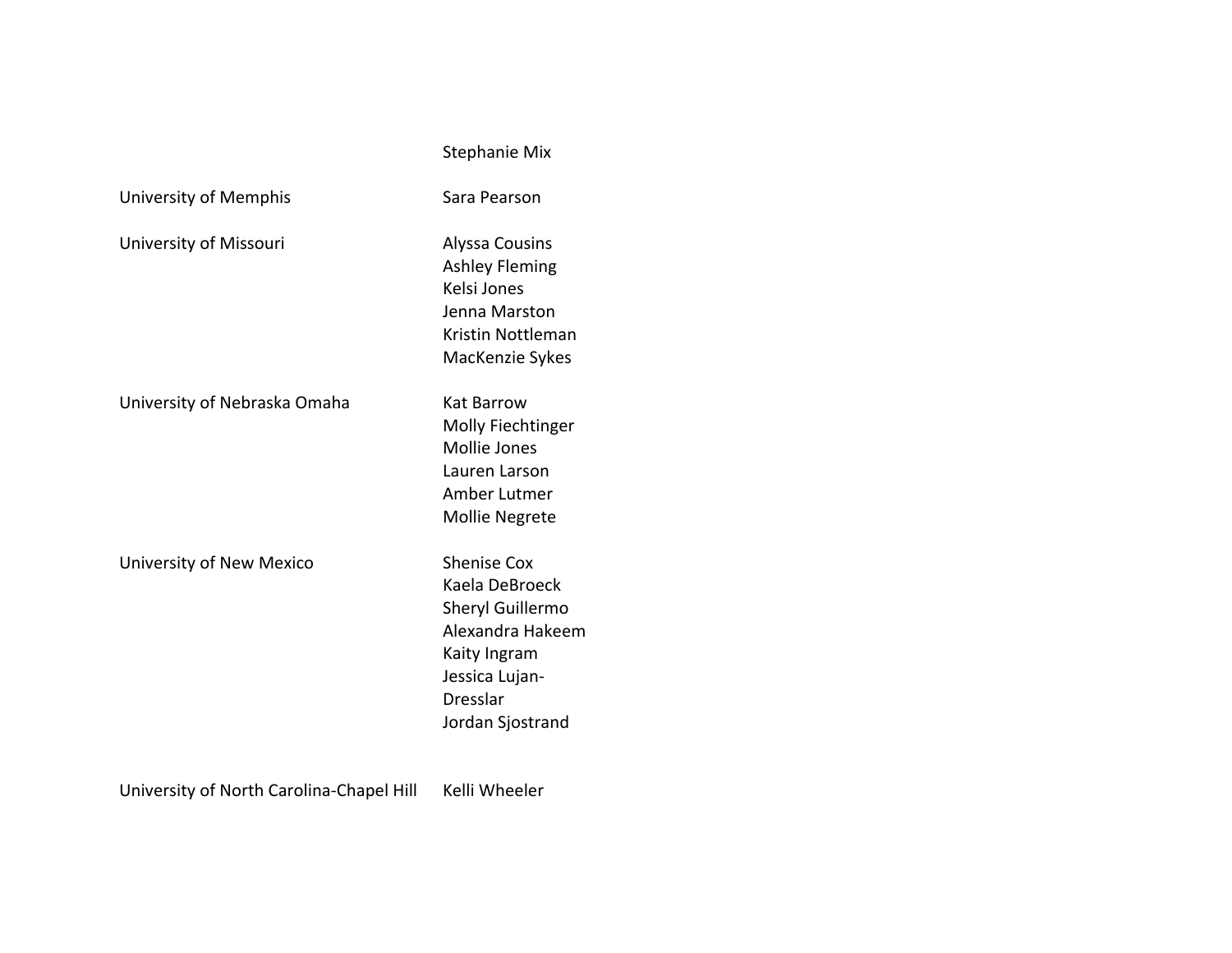| University of North Dakota      | Cami Bennett<br>Krystin Jantzer<br>Maggie O'Neal<br>Jessica St. Marie<br>Erica Younan                                                                                  |
|---------------------------------|------------------------------------------------------------------------------------------------------------------------------------------------------------------------|
| University of North Texas       | <b>Ashley Kirk</b><br>Lauren Poole<br>Megan Rupp<br>Jessica Shields<br><b>Madison Thompson</b>                                                                         |
| University of Northern Colorado | Melanie Buol<br>Mikayla Duffy<br>Kaitlin Flynn<br>Alexandra Neely<br>Jamie Pollak<br>Lindsey Smith<br>Jaicy Sutak<br>Erin Wilkinson<br>Megan Wilkinson<br>Morgan Yuhas |
| University of Oklahoma          | Michelle Gascoigne<br>Javen Henson<br><b>Callie Parsons</b><br>Jessica Vest                                                                                            |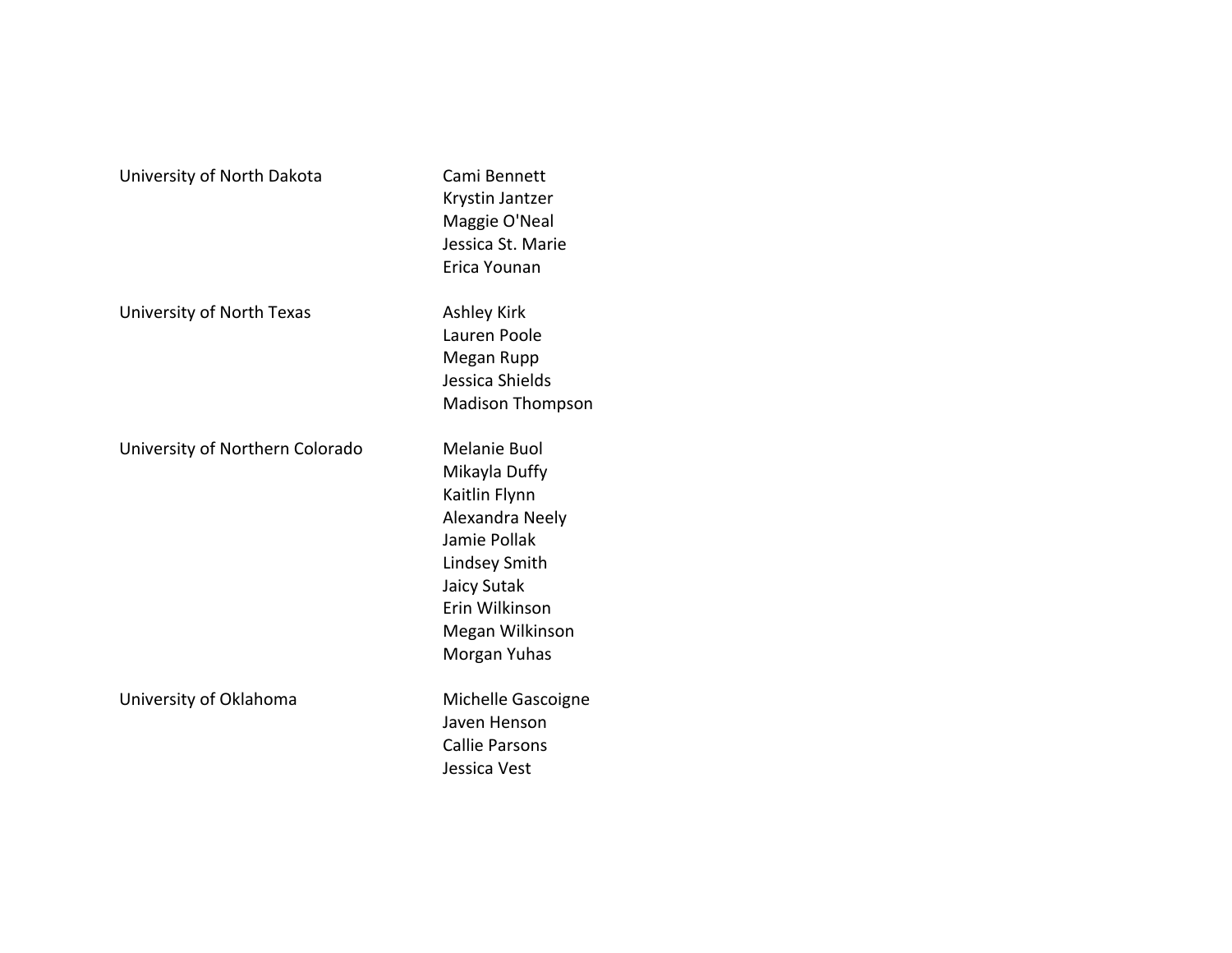| University of Pittsburgh     | Cierra Damon<br>Keli Gaynor<br>Maggie Sevilla                                                                                                   |
|------------------------------|-------------------------------------------------------------------------------------------------------------------------------------------------|
| University of Rhode Island   | Deanna Wolf<br>Samantha Bedore<br>Kelly Coker<br>Amy Gleason<br>Joann Meunier<br>Jocelyn Mattison<br>Jenna Newborn<br><b>Fallon Scorpio</b>     |
| University of South Alabama  | Hannah Campbell<br><b>Meghan Collins</b><br>Jessica Dobson<br>Kaitlyn Griffith<br><b>Blair Johnson</b><br><b>Katy Neal</b><br><b>Julie Moss</b> |
| University of South Carolina | Samantha Arbaugh<br><b>Molly Brossart</b><br>Kierstyn White<br><b>Shelby Gonzales</b><br>Kathryn Howser<br>Kaela Jackson<br>Lauren Lackey       |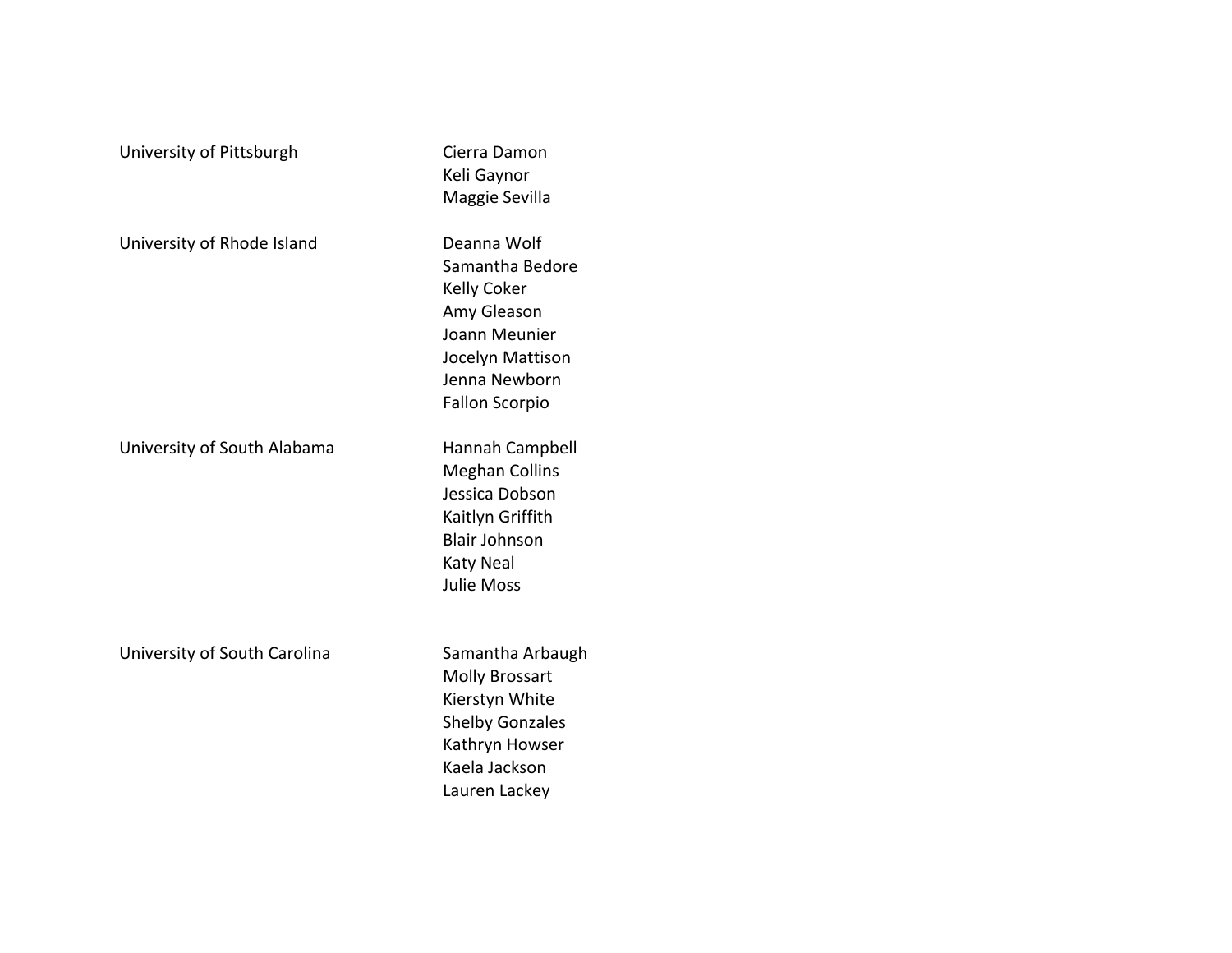|                                      | <b>Hannah Milks</b><br>Julie Sarratt<br>Kaitlin Westfall                                                                        |
|--------------------------------------|---------------------------------------------------------------------------------------------------------------------------------|
| University of South Carolina Upstate | Hannah Alexander<br><b>Casee Clauser</b><br>Maddison Kieffer<br>Dana Landers<br><b>Marche Llanos</b><br>Kara Lohr<br>Sam Poarch |
| University of South Dakota           | Paige Policky<br>Allie Daly<br>Katelyn Wudel<br>Missy Blackburn<br><b>Christine Broders</b><br><b>Kate Snow</b>                 |
| University of South Florida          | <b>Courtney Goff</b><br>Sam Greiner<br>Stephanie Medina<br>Ilaura Reeves<br>Janine Richardson<br>Kourtney Salvarola             |
| University of Tennessee at Martin    | Leah Taylor<br>Sam McClure                                                                                                      |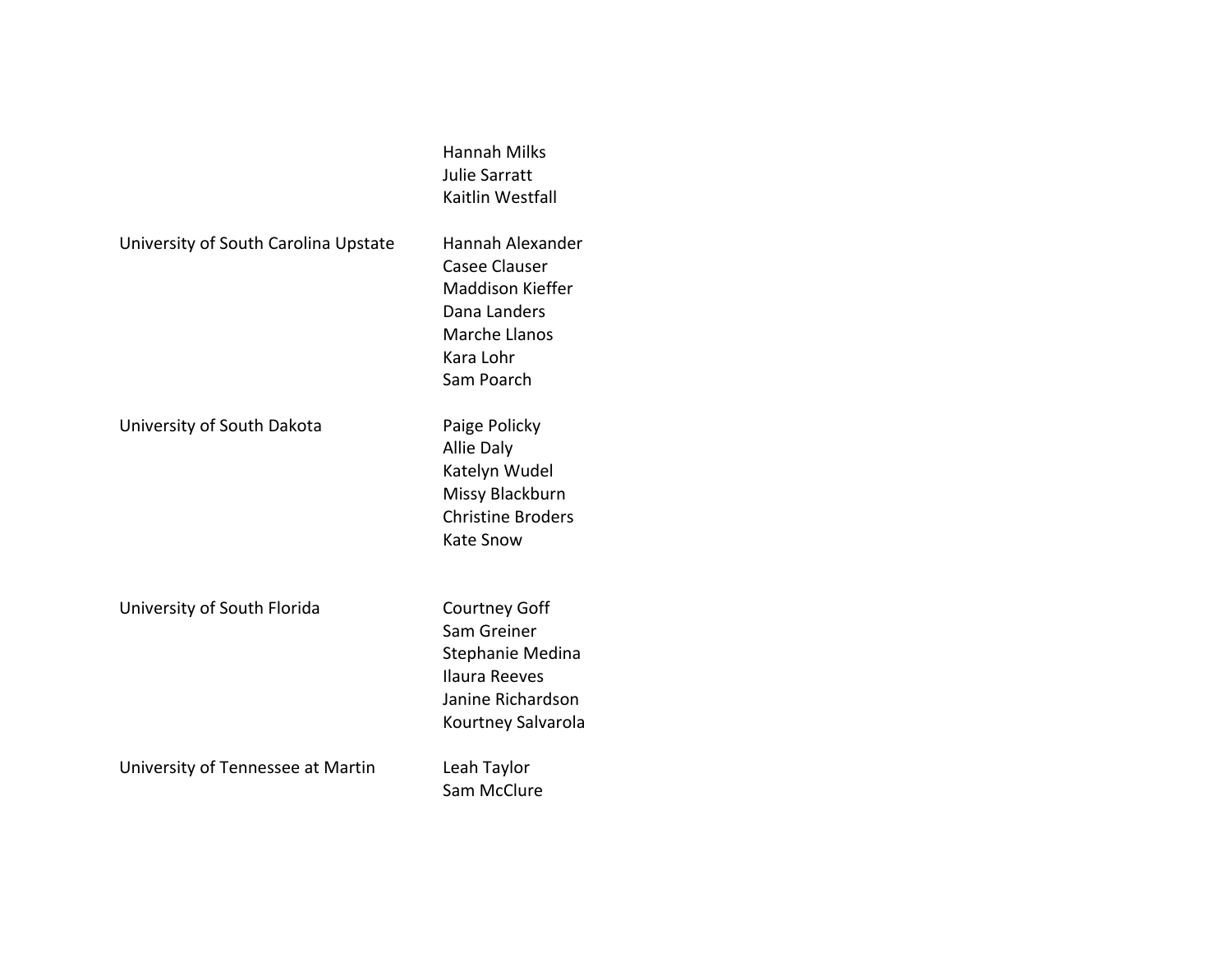|                                    | Jenny Bain<br>Chelsea Jones<br><b>Lindsey Fiegl</b>                                                                                             |
|------------------------------------|-------------------------------------------------------------------------------------------------------------------------------------------------|
| University of Texas at El Paso     | Kayla Black<br>Camilla Carrera<br>Ashley Collazo<br>Colleen Hohman<br>Joanna Krienitz<br>Arlene Moore<br>Kayleigh Walts<br><b>Courtney Ware</b> |
| University of Texas at San Antonio | <b>Emily Humpal</b><br>Ashley Kappler<br>Carrie Monroe<br>Morgan Luksa                                                                          |
| University of the Pacific          | Megan Allen<br>Megan Hom<br>Kelsey Rodriguez<br>Alex Steinmehl                                                                                  |
| University Of Toledo               | <b>Allison Beery</b><br>Lani Ernst<br>Rebecca<br>Heimbigner<br>Leigh Nebendahl<br>Amy Newell                                                    |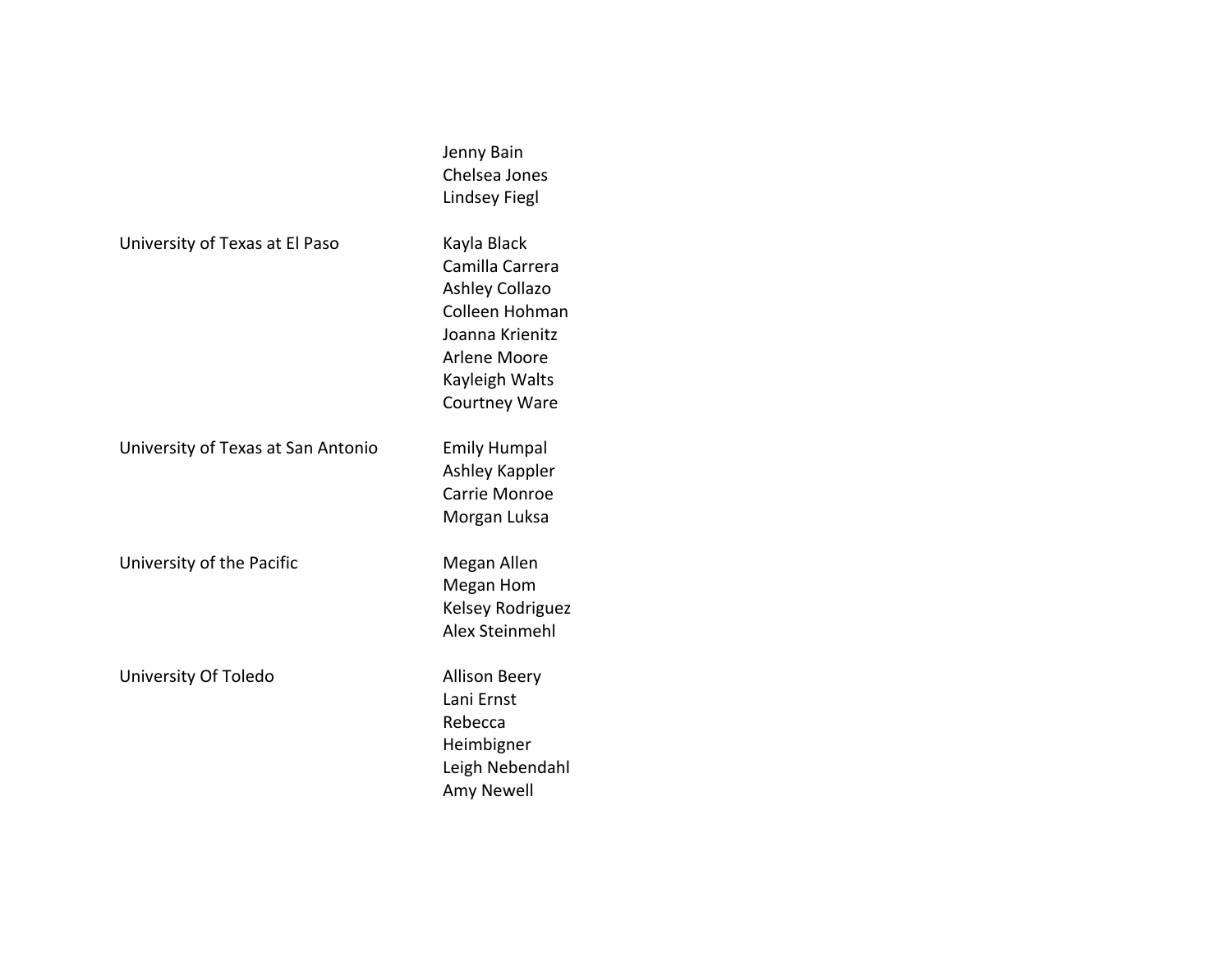|                                | <b>Melissa Rons</b><br>Alyssa Smith<br>Jillian Spink<br><b>Lindsey Tobias</b>                                                                     |
|--------------------------------|---------------------------------------------------------------------------------------------------------------------------------------------------|
| University of Tulsa            | Jill Barrett<br>Cassidy Bowen<br>Haley Henshaw<br>Julie Kernen<br>Emma Horton<br>Cierra Hughes<br>Jessica Stoelke                                 |
| University Wisconsin Green Bay | <b>Tia Collins</b><br>Hailey Mohrfeld<br>Miranda Reinke<br>Jessica Hrncar<br><b>Allison Goecks</b><br><b>Stacey Butts</b><br><b>Shannon Butts</b> |
| <b>Utah State University</b>   | <b>Tatem Day</b><br><b>Annie Thomas</b><br><b>Christine Thomsen</b><br><b>Christina Cummings</b>                                                  |
| Valparaiso University          | Hayley Bridwell<br>Victoria Brown<br>Angela Doerffler                                                                                             |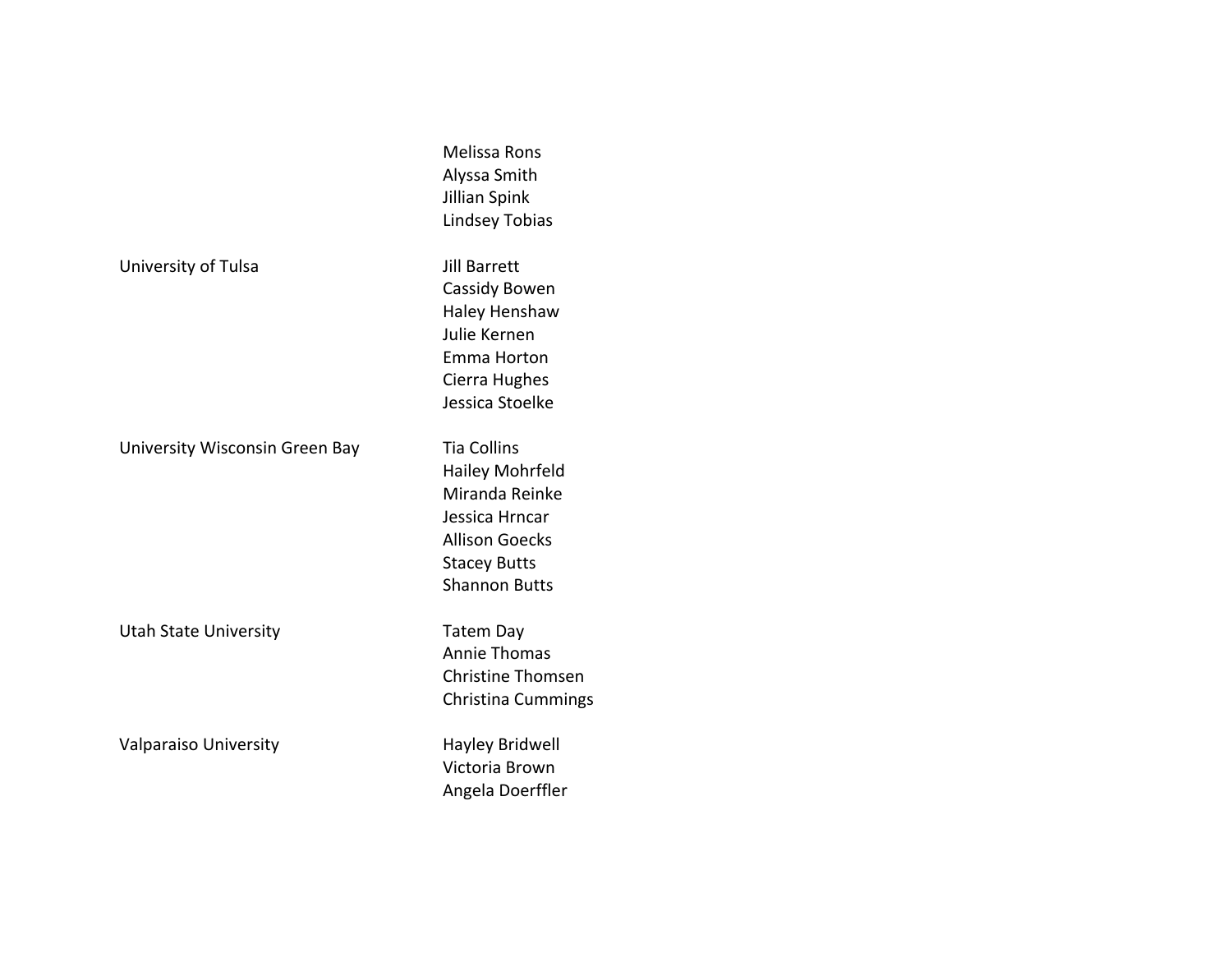|                                    | Joylyn Ichiyama<br>Shaleigh Jansen<br>Amanda Korb<br>Kelsey Phalen<br>Jennifer Hermanson                                                                                                             |
|------------------------------------|------------------------------------------------------------------------------------------------------------------------------------------------------------------------------------------------------|
| Villanova University               | Alicia Angelbello<br>Tessa Braga<br>Kristine Burlin<br>Caitlyn Delahaba<br>Danielle<br>Lewandowski<br>Alexandra Lowe<br><b>Taylor Olafson</b><br>Kera Pezzuti<br>Lauren Rajchel<br>Elizabeth Smetana |
| <b>Wagner College</b>              | <b>Judith Betz</b>                                                                                                                                                                                   |
| <b>Weber State University</b>      | Sarah Clark<br>Angela DeVries<br>Erika James<br>Lyndsey Minnich<br>Symbree Minniear                                                                                                                  |
| <b>Western Carolina University</b> | <b>Rebekah Burkett</b><br><b>Megan Crowe</b><br>Kaitlyn King                                                                                                                                         |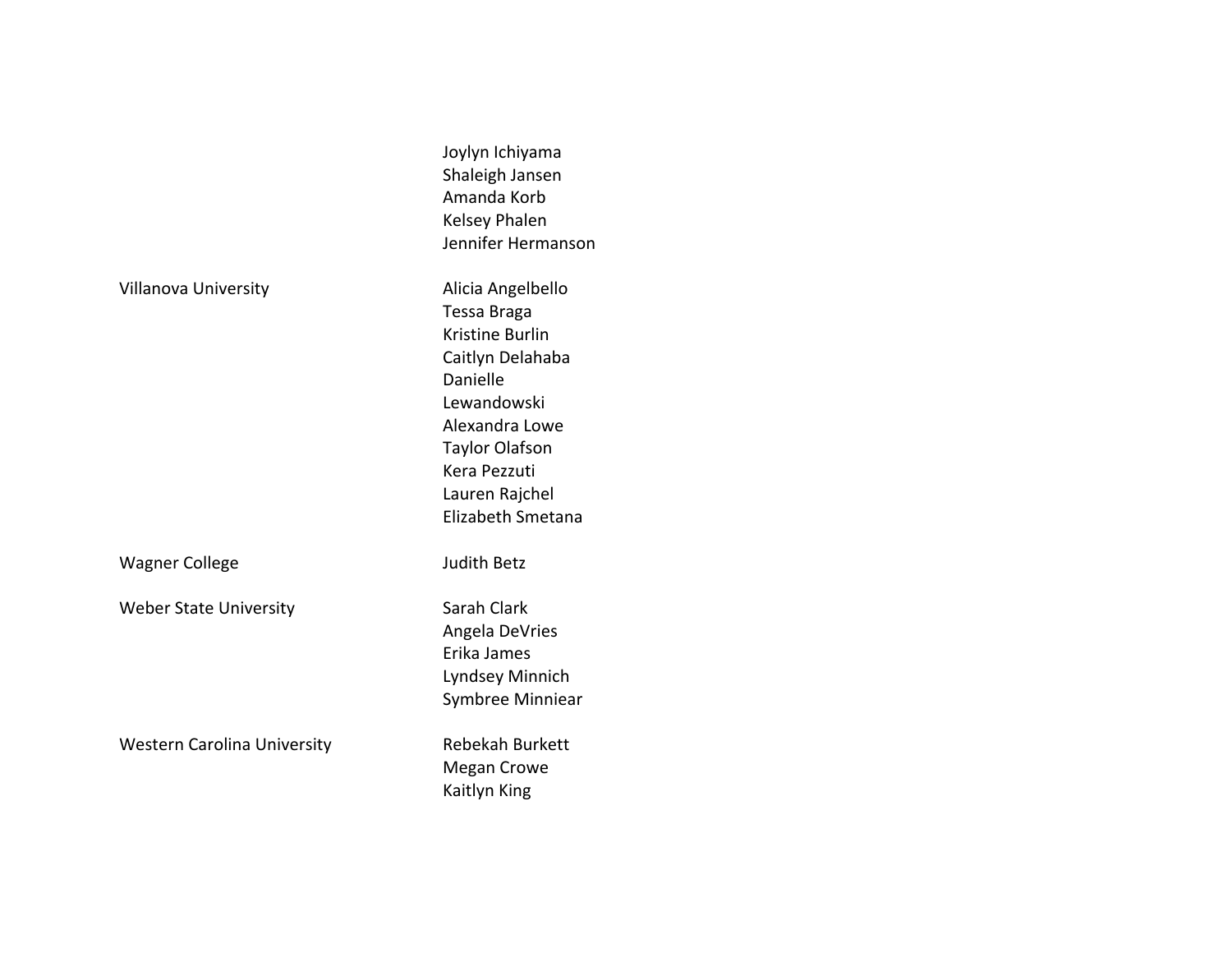|                                    | Makenzi McAteer<br><b>Haley Pace</b> |
|------------------------------------|--------------------------------------|
|                                    | Megan Taylor                         |
| <b>Western Illinois University</b> | Kelsey Michelini                     |
|                                    | <b>Ryleigh Sears</b>                 |
| <b>Western Kentucky University</b> | <b>Preslie Cruce</b>                 |
|                                    | Ciara Garcia                         |
|                                    | <b>Kelsie Mattox</b>                 |
|                                    | Samantha McGraw                      |
|                                    | <b>Emily Rousseau</b>                |
|                                    | Shelby Taylor                        |
|                                    | Sara Williams                        |
| <b>Western Michigan University</b> | Gracie Barstad                       |
|                                    | Tara Buchanan                        |
|                                    | Christina Pigozzi                    |
|                                    | Jennifer Rohn                        |
|                                    | Courtney Rousseau                    |
|                                    | Megan Stamm                          |
|                                    | Jennifer Tschetter                   |
|                                    | Meredith Whitney                     |
| <b>Winthrop University</b>         | Melanie Andrea                       |
|                                    | Natalie Becker                       |
|                                    | Kelly Blea                           |
|                                    | Teja Durante                         |
|                                    | Kathryn Eberlin                      |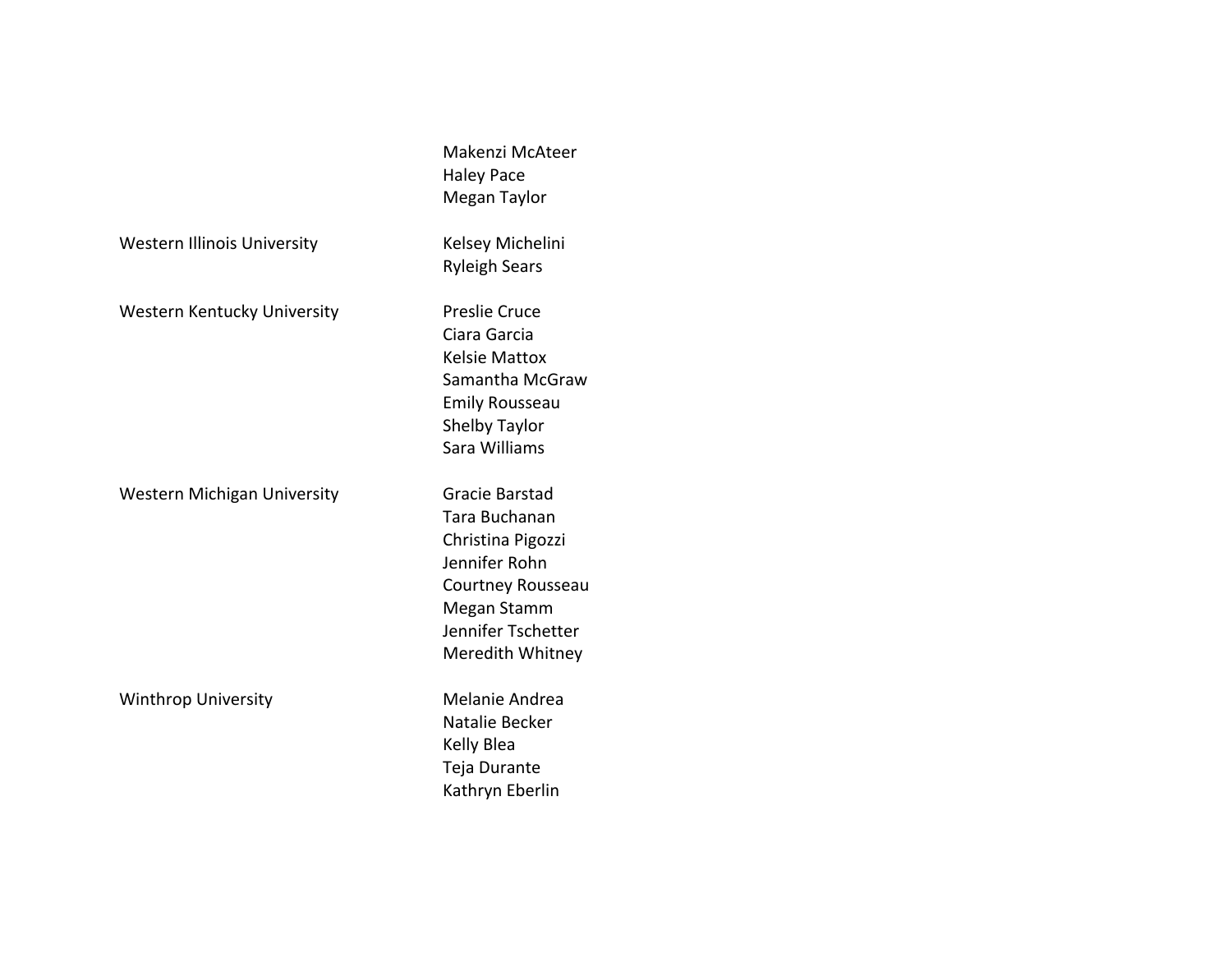|                                | Paige Hartfield<br>Carole Reda<br>Chelsey Schoenfeldt<br>Alex White<br><b>Taylor Wright</b>                                   |
|--------------------------------|-------------------------------------------------------------------------------------------------------------------------------|
| <b>Wright State University</b> | Michelle Baker<br>Lindsay Barrett<br>Angie Clark<br>Katie Kine<br>Kacie Rapshus<br>Colleen Schneider                          |
| <b>Yale University</b>         | <b>Riley Hughes</b><br>Kristen Leung<br>Meg Johnson<br>Jennifer Ong<br>Sarah Onorato<br>Kelsey Warkentine<br>Virginia Waldrop |
| Youngstown State University    | Jordan Ingalls<br>Sarah Ingalls<br>Haley Knight<br>Amanda Palmore<br><b>Casey Crozier</b><br>Sarah Gabel<br><b>Kelly Fox</b>  |